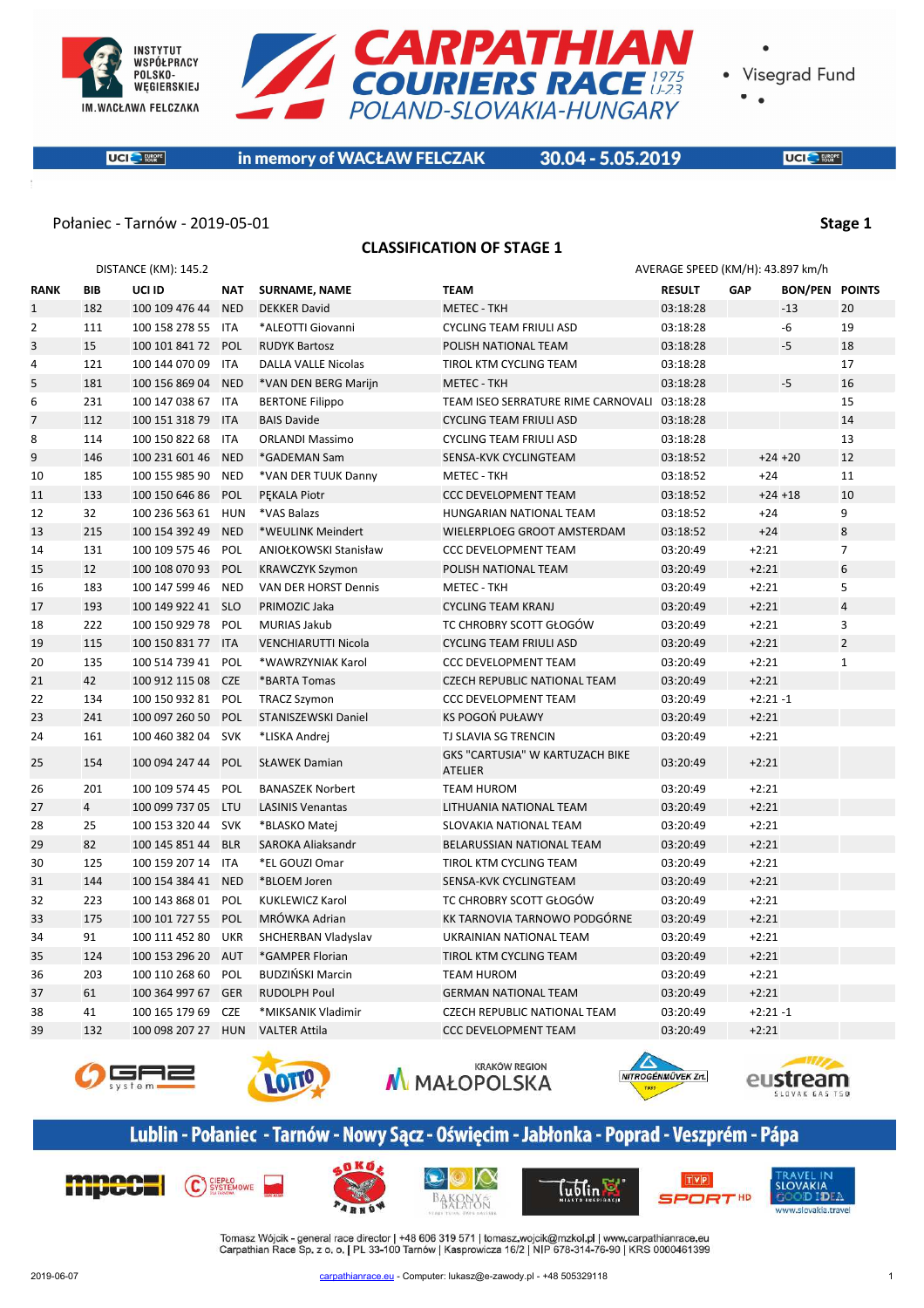



 $\bullet$ 

|    |                | UCI <sup>O</sup> FURPE |            | in memory of WACŁAW FELCZAK | 30.04 - 5.05.2019                                 |          | UCI <sup>O</sup> FURPE |
|----|----------------|------------------------|------------|-----------------------------|---------------------------------------------------|----------|------------------------|
| 40 | 123            | 100 101 967 04 AUT     |            | <b>FRIEDRICH Marco</b>      | <b>TIROL KTM CYCLING TEAM</b>                     | 03:20:49 | $+2:21$                |
| 41 | 11             | 100 153 299 23         | <b>POL</b> | *MACIEJUK Filip             | POLISH NATIONAL TEAM                              | 03:20:49 | $+2:21-2$              |
| 42 | 235            | 100 144 055 91 ITA     |            | ZANDOMENEGHI Simone         | TEAM ISEO SERRATURE RIME CARNOVALI 03:20:49       |          | $+2:21$                |
| 43 | 64             | 100 536 849 35         | <b>GER</b> | <b>MECHSNER Josh</b>        | <b>GERMAN NATIONAL TEAM</b>                       | 03:20:49 | $+2:21$                |
| 44 | $\overline{2}$ | 100 108 067 90         | LTU        | <b>ADOMAITIS Rojus</b>      | LITHUANIA NATIONAL TEAM                           | 03:20:49 | $+2:21$                |
| 45 | 211            | 100 226 811 09         | <b>NED</b> | *BROEX Victor               | WIELERPLOEG GROOT AMSTERDAM                       | 03:20:49 | $+2:21$                |
| 46 | 52             | 100 350 527 50 AUT     |            | <b>KOLB Stefan</b>          | AUSTRIAN NATIONAL TEAM                            | 03:20:49 | $+2:21$                |
| 47 | 224            | 100 158 481 64 POL     |            | <b>JATCZAK Artur</b>        | TC CHROBRY SCOTT GŁOGÓW                           | 03:20:49 | $+2:21$                |
| 48 | 171            | 100 158 491 74 POL     |            | *KOSTAŃSKI Mateusz          | KK TARNOVIA TARNOWO PODGÓRNE                      | 03:20:49 | $+2:21$                |
| 49 | 81             | 100 143 753 80 BLR     |            | <b>VOLKAU Ilya</b>          | BELARUSSIAN NATIONAL TEAM                         | 03:20:49 | $+2:21$                |
| 50 | 53             | 100 350 852 84 AUT     |            | <b>VERMEULEN Moran</b>      | AUSTRIAN NATIONAL TEAM                            | 03:20:49 | $+2:21$                |
| 51 | 145            | 100 228 387 33 NED     |            | *DE BLOM Bastiaan           | SENSA-KVK CYCLINGTEAM                             | 03:20:49 | $+2:21$                |
| 52 | 14             | 100 158 514 00 POL     |            | SZÓSTKA Paweł               | POLISH NATIONAL TEAM                              | 03:20:49 | $+2:21$                |
| 53 | 174            | 100 158 490 73         | <b>POL</b> | *KORDUS Kamil               | KK TARNOVIA TARNOWO PODGÓRNE                      | 03:20:49 | $+2:21$                |
| 54 | 242            | 100 158 482 65 POL     |            | <b>KLOC Dawid</b>           | KS POGOŃ PUŁAWY                                   | 03:20:49 | $+2:21$                |
| 55 | 214            | 100 148 424 95 NED     |            | <b>RUIJMGAARD Yentl</b>     | WIELERPLOEG GROOT AMSTERDAM                       | 03:20:49 | $+2:21$                |
| 56 | 31             | 100 096 599 68 HUN     |            | <b>DINA Daniel</b>          | HUNGARIAN NATIONAL TEAM                           | 03:20:49 | $+2:21$                |
| 57 | 35             | 100 110 007 90 HUN     |            | *OROSZ Gergo                | HUNGARIAN NATIONAL TEAM                           | 03:20:49 | $+2:21$                |
| 58 | 162            | 100 110 683 87 SVK     |            | *LISKA Daniel               | TJ SLAVIA SG TRENCIN                              | 03:20:49 | $+2:21$                |
| 59 | 102            | 100 157 829 91 SVK     |            | <b>HLOZA Michal</b>         | STREDOSLOVENSKY REGION                            | 03:20:49 | $+2:21$                |
| 60 | 51             | 100 350 624 50 AUT     |            | *GOTZINGER Valentin         | <b>AUSTRIAN NATIONAL TEAM</b>                     | 03:20:49 | $+2:21$                |
| 61 | 62             | 100 361 757 28 GER     |            | *BENZ-KUCH Max              | <b>GERMAN NATIONAL TEAM</b>                       | 03:20:49 | $+2:21$                |
| 62 | 63             | 100 157 655 14         | GER        | *PAKALSKI Henrik            | <b>GERMAN NATIONAL TEAM</b>                       | 03:20:49 | $+2:21$                |
| 63 | 5              | 100 365 896 93 LTU     |            | *KMIELIAUSKAS Rokas         | LITHUANIA NATIONAL TEAM                           | 03:20:49 | $+2:21$                |
| 64 | 243            | 100 158 487 70 POL     |            | *PROĆ Bartlomiej            | KS POGOŃ PUŁAWY                                   | 03:20:49 | $+2:21$                |
| 65 | 151            | 100 155 596 89         | <b>POL</b> | *WISZNIEWSKI Kacper         | GKS "CARTUSIA" W KARTUZACH BIKE<br><b>ATELIER</b> | 03:20:49 | $+2:21$                |
| 66 | 55             | 100 350 558 81 AUT     |            | *GRATZER Alexander          | AUSTRIAN NATIONAL TEAM                            | 03:20:49 | $+2:21$                |
| 67 | 54             | 100 101 966 03 AUT     |            | <b>FRIEDL Nils</b>          | AUSTRIAN NATIONAL TEAM                            | 03:20:49 | $+2:21$                |
| 68 | 122            | 100 363 511 36         | GER        | *ENGELHARDT Felix           | TIROL KTM CYCLING TEAM                            | 03:20:49 | $+2:21$                |
| 69 | 65             | 100 161 309 79         | <b>GER</b> | <b>GEBAUER Oskar</b>        | <b>GERMAN NATIONAL TEAM</b>                       | 03:20:49 | $+2:21$                |
| 70 | 45             | 100 163 048 72 CZE     |            | *PROCHAZKA Michal           | <b>CZECH REPUBLIC NATIONAL TEAM</b>               | 03:20:49 | $+2:21$                |
| 71 | 212            | 100 159 041 42 NED     |            | *APPELMAN Stefan            | WIELERPLOEG GROOT AMSTERDAM                       | 03:20:49 | $+2:21$                |
| 72 | 103            | 100 460 292 11 SVK     |            | *COMA Richard               | STREDOSLOVENSKY REGION                            | 03:20:49 | $+2:21$                |
| 73 | 213            | 100 228 620 72 NED     |            | <b>KROEZE Thimo</b>         | WIELERPLOEG GROOT AMSTERDAM                       | 03:20:49 | $+2:21$                |
| 74 | 202            | 100 158 476 59 POL     |            | *KUŚ Adam                   | TEAM HUROM                                        | 03:20:49 | $+2:21$                |
| 75 | 172            | 100 524 944 61 POL     |            | *ŁAMASZEWSKI Jan            | KK TARNOVIA TARNOWO PODGÓRNE                      | 03:20:49 | $+2:21$                |
| 76 | 221            | 100 158 506 89 POL     |            | *GIERACKI Patryk            | TC CHROBRY SCOTT GŁOGÓW                           | 03:20:49 | $+2:21$                |
| 77 | 83             | 100 605 454 61 BLR     |            | *BELKO Dmitryi              | BELARUSSIAN NATIONAL TEAM                         | 03:20:49 | $+2:21$                |
| 78 | 234            | 100 151 355 19 ITA     |            | ZAMBELLI Samuele            | TEAM ISEO SERRATURE RIME CARNOVALI                | 03:20:49 | $+2:21$                |
| 79 | 225            | 100 534 437 48 POL     |            | *BIENIEK Damian             | TC CHROBRY SCOTT GŁOGÓW                           | 03:20:49 | $+2:21$                |
| 80 | 95             | 100 896 635 48 UKR     |            | *TSARENKO Kyrylo            | UKRAINIAN NATIONAL TEAM                           | 03:20:49 | $+2:21$                |
| 81 | 113            | 100 157 229 73 ITA     |            | *AMADIO Emanuele            | <b>CYCLING TEAM FRIULI ASD</b>                    | 03:20:49 | $+2:21$                |
| 82 | 143            | 100 483 836 81 NED     |            | *STEMAN Jip                 | SENSA-KVK CYCLINGTEAM                             | 03:20:49 | $+2:21$                |
| 83 | 204            | 100 098 830 68 POL     |            | <b>BUDZIŃSKI Tomasz</b>     | <b>TEAM HUROM</b>                                 | 03:20:49 | $+2:21$                |
| 84 | 141            | 100 233 764 75 NED     |            | *LEEMREIZE Gijs             | SENSA-KVK CYCLINGTEAM                             | 03:20:49 | $+2:21$                |











# Lublin - Połaniec - Tarnów - Nowy Sącz - Oświęcim - Jabłonka - Poprad - Veszprém - Pápa











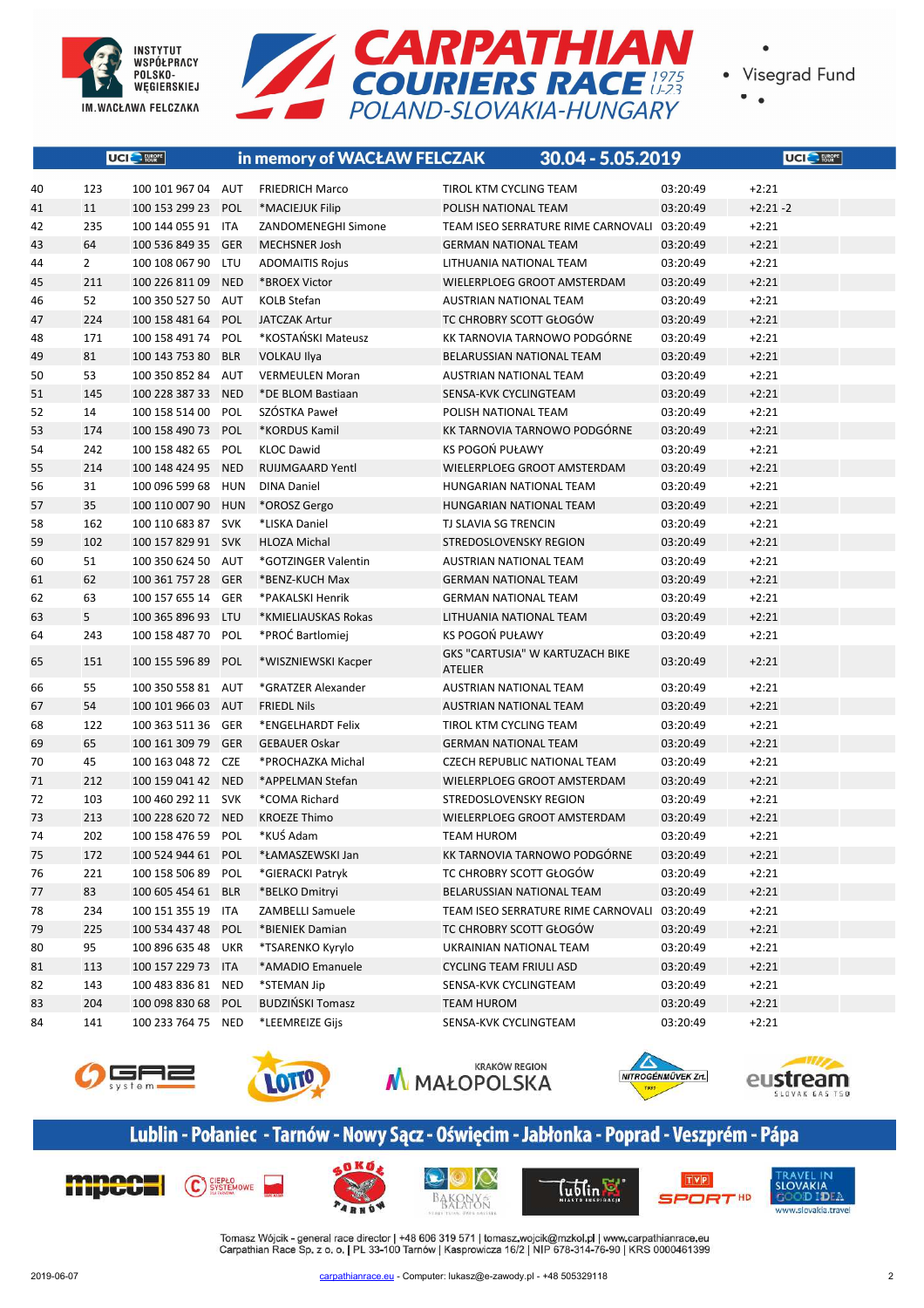INSTYTUT<br>WSPÓŁPRACY POLSKO-WĘGIERSKIEJ IM.WACŁAWA FELCZAKA



• Visegrad Fund

| $\overline{a}$<br>٠ |   |  |
|---------------------|---|--|
| ۰<br>۰              | ÷ |  |

|     |                | UCI <sup>C</sup> FURGPE |            | in memory of WACŁAW FELCZAK | 30.04 - 5.05.2019                                        |            | UCI <sup>O</sup> FURGPE |
|-----|----------------|-------------------------|------------|-----------------------------|----------------------------------------------------------|------------|-------------------------|
| 85  | 163            | 100 460 240 56 SVK      |            | *GAVENDA Martin             | <b>TJ SLAVIA SG TRENCIN</b>                              | 03:20:49   | $+2:21$                 |
| 86  | 191            | 100 153 322 46          | <b>SLO</b> | *CEMAZAR Nik                | <b>CYCLING TEAM KRANJ</b>                                | 03:20:49   | $+2:21$                 |
| 87  | 43             | 100 107 478 83          | <b>CZE</b> | <b>STIBINGR Matej</b>       | <b>CZECH REPUBLIC NATIONAL TEAM</b>                      | 03:20:49   | $+2:21$                 |
| 88  | 153            | 100 563 247 49          | POL        | *WENGLORZ Michał            | <b>GKS "CARTUSIA" W KARTUZACH BIKE</b><br><b>ATELIER</b> | 03:20:49   | $+2:21$                 |
| 89  | 233            | 100 144 616 70          | <b>ITA</b> | <b>RINALDI Nicholas</b>     | TEAM ISEO SERRATURE RIME CARNOVALI 03:20:49              |            | $+2:21$                 |
| 90  | 232            | 100 150 786 32          | ITA        | FERRARI Andrea              | TEAM ISEO SERRATURE RIME CARNOVALI 03:20:49              |            | $+2:21$                 |
| 91  | 192            | 100 157 202 46          | <b>SLO</b> | LAKOTA Luka                 | <b>CYCLING TEAM KRANJ</b>                                | 03:20:49   | $+2:21$                 |
| 92  | 195            | 100 175 819 39          | <b>SLO</b> | *SKUK Luka                  | <b>CYCLING TEAM KRANJ</b>                                | 03:20:49   | $+2:21$                 |
| 93  | 13             | 100 095 475 11          | <b>POL</b> | <b>BOGUSŁAWSKI Marceli</b>  | POLISH NATIONAL TEAM                                     | 03:20:49   | $+2:21$                 |
| 94  | 184            | 100 233 355 54          | <b>NED</b> | *MARSMAN Tim                | METEC - TKH                                              | 03:20:49   | $+2:21$                 |
| 95  | 84             | 100 159 783 08 BLR      |            | *HARBACH Artsiom            | BELARUSSIAN NATIONAL TEAM                                | 03:20:49   | $+2:21$                 |
| 96  | 24             | 100 109 677 51 SVK      |            | *VARHANOVSKY Jakub          | SLOVAKIA NATIONAL TEAM                                   | 03:20:49   | $+2:21$                 |
| 97  | 205            | 100 545 399 49          | <b>POL</b> | *BZDAK Cezary               | <b>TEAM HUROM</b>                                        | 03:20:49   | $+2:21$                 |
| 98  | 44             | 100 235 673 44          | <b>CZE</b> | *KASPAR Jan                 | <b>CZECH REPUBLIC NATIONAL TEAM</b>                      | 03:20:49   | $+2:21$                 |
| 99  | 92             | 100 161 062 26 UKR      |            | *POKOIOVYI Nazar            | UKRAINIAN NATIONAL TEAM                                  | 03:20:49   | $+2:21$                 |
| 100 | 173            | 100 161 452 28          | <b>POL</b> | *BYSTRZYCKI Wojciech        | KK TARNOVIA TARNOWO PODGÓRNE                             | 03:20:49   | $+2:21$                 |
| 101 | 94             | 100 894 701 54 UKR      |            | *KANAKA Oleh                | UKRAINIAN NATIONAL TEAM                                  | 03:20:49   | $+2:21$                 |
| 102 | 23             | 100 234 791 35 SVK      |            | *KUBIS Lukas                | SLOVAKIA NATIONAL TEAM                                   | 03:20:49   | $+2:21$                 |
| 103 | 152            | 100 484 464 30          | <b>POL</b> | *KRUKOWSKI Jan              | GKS "CARTUSIA" W KARTUZACH BIKE<br><b>ATELIER</b>        | 03:20:49   | $+2:21$                 |
| 104 | 245            | 100 157 822 84          | POL        | *KWIATKOWSKI Maciej         | KS POGOŃ PUŁAWY                                          | 03:20:49   | $+2:21$                 |
| 105 | 85             | 100 159 793 18          | <b>BLR</b> | *EVMENENKO Evgeniy          | BELARUSSIAN NATIONAL TEAM                                | 03:21:02   | $+2:34$                 |
| 106 | 244            | 100 514 576 72          | <b>POL</b> | *NIKIEL Aleksander          | KS POGOŃ PUŁAWY                                          | 03:21:02   | $+2:34$                 |
| 107 | 165            | 100 142 130 09          | <b>SVK</b> | <b>GAVENDA Miroslav</b>     | TJ SLAVIA SG TRENCIN                                     | 03:21:08   | $+2:40$                 |
| 108 | 93             | 100 892 401 82          | <b>UKR</b> | *KANAKA Marian              | UKRAINIAN NATIONAL TEAM                                  | 03:21:08   | $+2:40$                 |
| 109 | 22             | 100 097 706 11 SVK      |            | <b>OROS Samuel</b>          | SLOVAKIA NATIONAL TEAM                                   | 03:21:08   | $+2:40$                 |
| 110 | 164            | 100 461 053 93          | <b>SVK</b> | *VRABEL Radovan             | TJ SLAVIA SG TRENCIN                                     | 03:21:08   | $+2:40$                 |
| 111 | $\mathbf{1}$   | 100 101 703 31 LTU      |            | <b>BENIUSIS Justas</b>      | LITHUANIA NATIONAL TEAM                                  | 03:21:15   | $+2:47$                 |
| 112 | $\overline{3}$ | 100 153 282 06 LTU      |            | *MASIULIS Denas             | LITHUANIA NATIONAL TEAM                                  | 03:21:19   | $+2:51$                 |
| 113 | 104            | 100 155 217 01 SVK      |            | <b>KASKO David</b>          | STREDOSLOVENSKY REGION                                   | 03:21:19   | $+2:51$                 |
| 114 | 34             | 100 107 853 70 HUN      |            | SZOELLOSI Ferenc            | HUNGARIAN NATIONAL TEAM                                  | 03:20:49   | $+2:21-3$               |
| 115 | 101            | 100 560 034 37 SVK      |            | *VOJT David                 | STREDOSLOVENSKY REGION                                   | 03:21:48   | $+3:20$                 |
| 116 | 21             | 100 112 209 61          | <b>SVK</b> | <b>SZABO Miklos</b>         | SLOVAKIA NATIONAL TEAM                                   | 03:20:49   | $+2:21$                 |
| 117 | 105            | 100 460 659 87 SVK      |            | *GERAT Jan                  | STREDOSLOVENSKY REGION                                   | 03:25:08   | $+6:40$                 |
|     | 155            | 100 142 444 32          | <b>POL</b> | <b>KAISER Adrian</b>        | GKS "CARTUSIA" W KARTUZACH BIKE<br><b>ATELIER</b>        | <b>DNF</b> |                         |

| ON THE START | 118 |
|--------------|-----|
| STARTED      | 118 |
| FINISHED     | 117 |
| DISQUALIFIED | ŋ   |



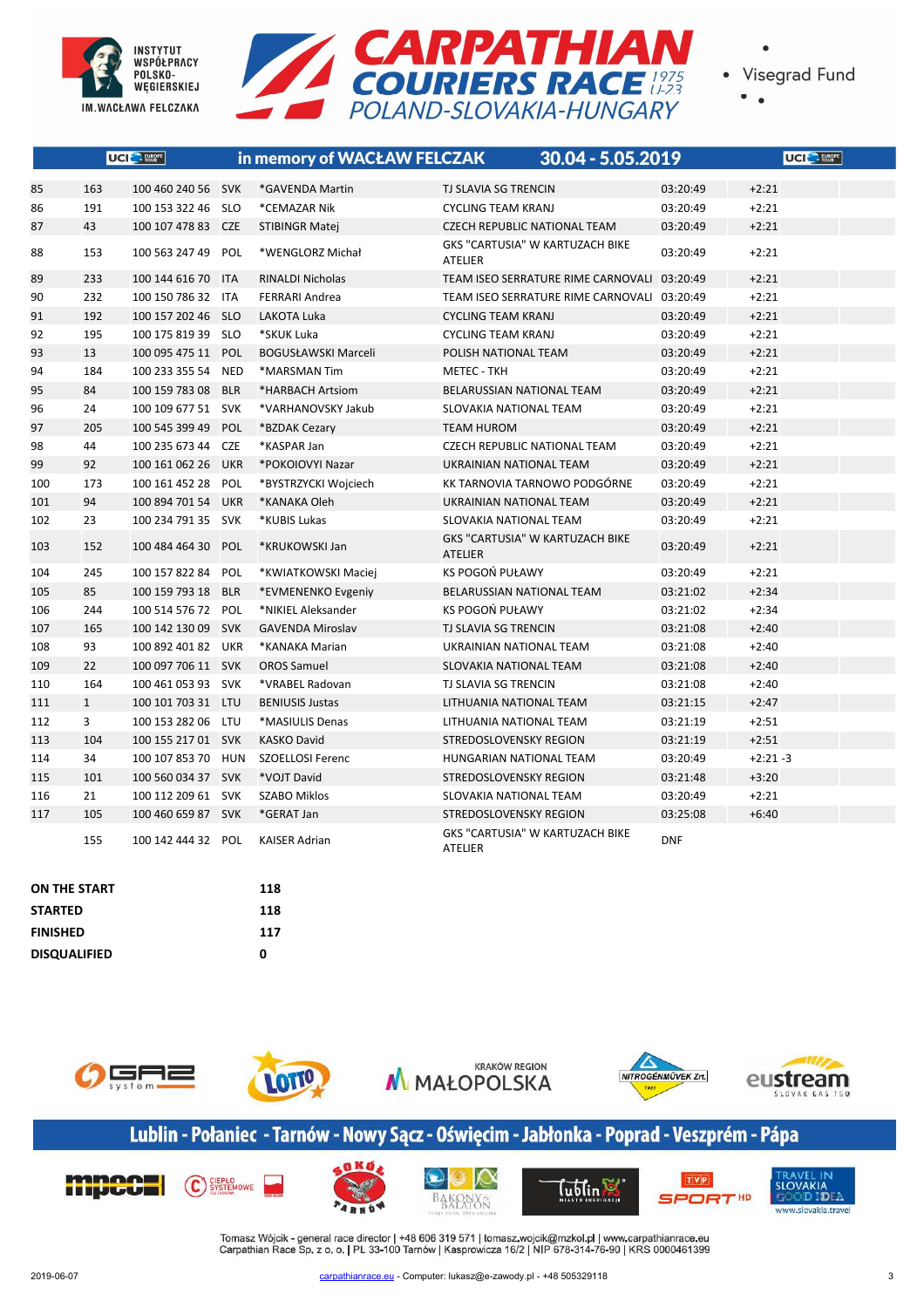



**UCI** SERVICE

 $\bullet$ 

|                | UCI <sup>C</sup> FURGPE | in memory of WACŁAW FELCZAK                    |                                    |               | 30.04 - 5.05.2019 |
|----------------|-------------------------|------------------------------------------------|------------------------------------|---------------|-------------------|
|                |                         |                                                | <b>TEAM CLASSIFICATION STAGE 1</b> |               |                   |
| <b>RANK</b>    | <b>CODE</b>             | <b>TEAM</b>                                    | <b>COUNTRY</b>                     | <b>RESULT</b> | GAP               |
| $\mathbf{1}$   | <b>FRI</b>              | <b>CYCLING TEAM FRIULI ASD</b>                 | <b>ITA</b>                         | 09:55:24      |                   |
| $\overline{2}$ | <b>MET</b>              | <b>METEC - TKH</b>                             | <b>NED</b>                         | 09:55:48      | $+24$             |
| 3              | POL                     | POLISH NATIONAL TEAM                           | POL                                | 10:00:06      | $+4:42$           |
| 4              | <b>TIR</b>              | TIROL KTM CYCLING TEAM                         | <b>AUT</b>                         | 10:00:06      | $+4:42$           |
| 5              | <b>IRC</b>              | TEAM ISEO SERRATURE RIME CARNOVALI             | <b>ITA</b>                         | 10:00:06      | $+4:42$           |
| 6              | <b>CCC</b>              | <b>CCC DEVELOPMENT TEAM</b>                    | POL                                | 10:00:30      | $+5:06$           |
| 7              | <b>SKV</b>              | SENSA-KVK CYCLINGTEAM                          | <b>NED</b>                         | 10:00:30      | $+5:06$           |
| 8              | <b>WIE</b>              | WIELERPLOEG GROOT AMSTERDAM                    | <b>NED</b>                         | 10:00:30      | $+5:06$           |
| 9              | <b>HUN</b>              | HUNGARIAN NATIONAL TEAM                        | <b>HUN</b>                         | 10:00:30      | $+5:06$           |
| 10             | <b>CHR</b>              | TC CHROBRY SCOTT GŁOGÓW                        | POL                                | 10:02:27      | $+7:03$           |
| 11             | <b>CZE</b>              | <b>CZECH REPUBLIC NATIONAL TEAM</b>            | <b>CZE</b>                         | 10:02:27      | $+7:03$           |
| 12             | <b>LTU</b>              | LITHUANIA NATIONAL TEAM                        | LTU                                | 10:02:27      | $+7:03$           |
| 13             | <b>TAR</b>              | KK TARNOVIA TARNOWO PODGÓRNE                   | POL                                | 10:02:27      | $+7:03$           |
| 14             | <b>THU</b>              | <b>TEAM HUROM</b>                              | POL                                | 10:02:27      | $+7:03$           |
| 15             | POG                     | <b>KS POGOŃ PUŁAWY</b>                         | POL                                | 10:02:27      | $+7:03$           |
| 16             | <b>GER</b>              | <b>GERMAN NATIONAL TEAM</b>                    | <b>GER</b>                         | 10:02:27      | $+7:03$           |
| 17             | <b>BLR</b>              | <b>BELARUSSIAN NATIONAL TEAM</b>               | <b>BLR</b>                         | 10:02:27      | $+7:03$           |
| 18             | <b>AUT</b>              | <b>AUSTRIAN NATIONAL TEAM</b>                  | <b>AUT</b>                         | 10:02:27      | $+7:03$           |
| 19             | <b>SLA</b>              | <b>TJ SLAVIA SG TRENCIN</b>                    | <b>SVK</b>                         | 10:02:27      | $+7:03$           |
| 20             | <b>CRT</b>              | <b>GKS "CARTUSIA" W KARTUZACH BIKE ATELIER</b> | POL                                | 10:02:27      | $+7:03$           |
| 21             | <b>CCK</b>              | <b>CYCLING TEAM KRANJ</b>                      | <b>SLO</b>                         | 10:02:27      | $+7:03$           |
| 22             | <b>UKR</b>              | UKRAINIAN NATIONAL TEAM                        | <b>UKR</b>                         | 10:02:27      | $+7:03$           |
| 23             | <b>SVK</b>              | SLOVAKIA NATIONAL TEAM                         | <b>SVK</b>                         | 10:02:27      | $+7:03$           |
| 24             | <b>SSR</b>              | STREDOSLOVENSKY REGION                         | <b>SVK</b>                         | 10:02:57      | $+7:33$           |

# **MOUNTAIN PREMIE ON STAGE 1**

|             | 82 KM Łukowa, KAT. 1 |                      |                             |               |  |  |  |  |
|-------------|----------------------|----------------------|-----------------------------|---------------|--|--|--|--|
| <b>RANK</b> | <b>BIB</b>           | <b>SURNAME, NAME</b> | <b>TEAM</b>                 | <b>POINTS</b> |  |  |  |  |
|             | 34                   | SZOELLOSI Ferenc     | HUNGARIAN NATIONAL TEAM     |               |  |  |  |  |
|             | 62                   | <b>BENZ-KUCH Max</b> | <b>GERMAN NATIONAL TEAM</b> |               |  |  |  |  |
|             | 93                   | KANAKA Marian        | UKRAINIAN NATIONAL TEAM     |               |  |  |  |  |



# Lublin - Połaniec - Tarnów - Nowy Sącz - Oświęcim - Jabłonka - Poprad - Veszprém - Pápa

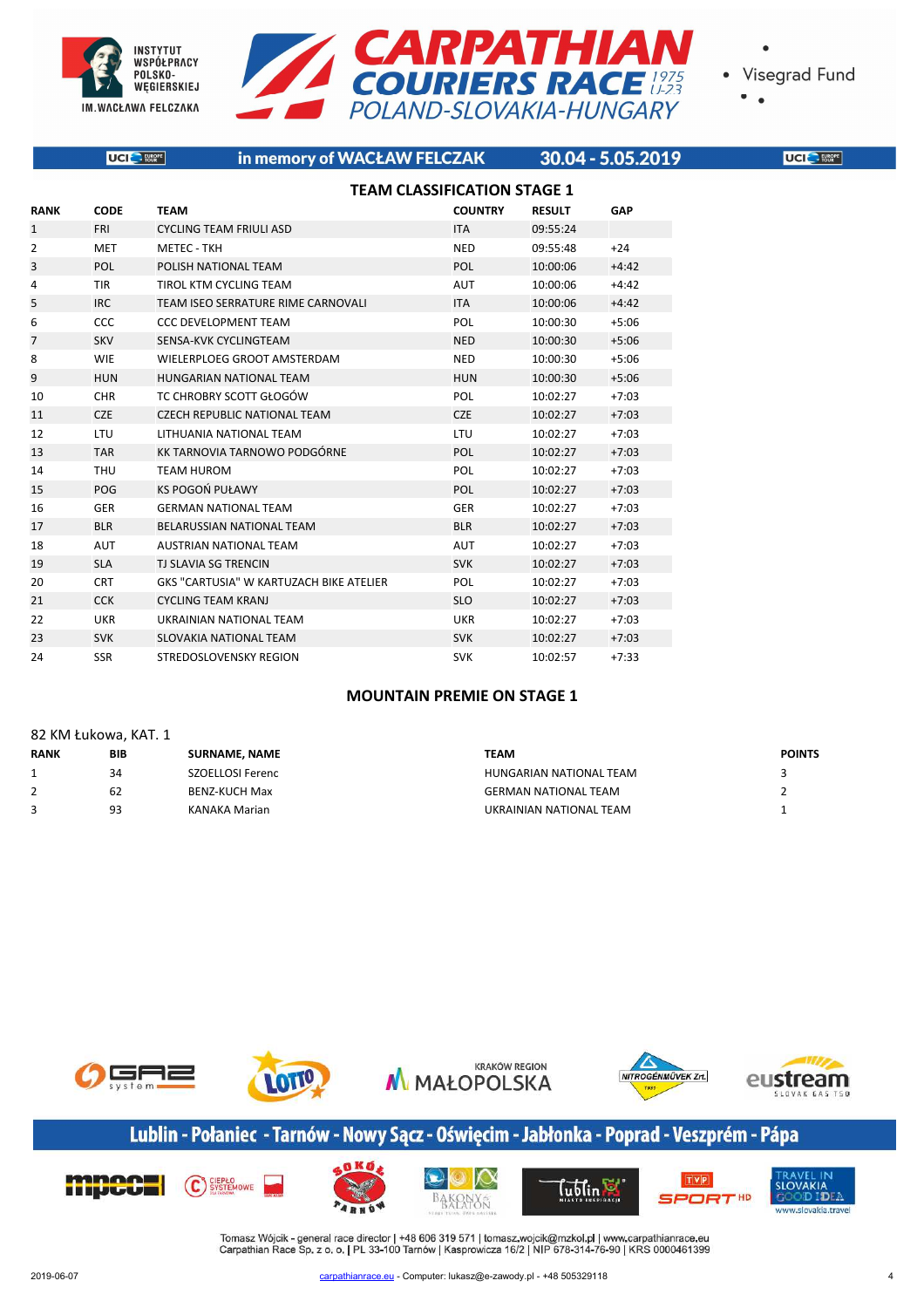



 $\bullet$ 

**UCI** E FURRATE

in memory of WACŁAW FELCZAK

30.04 - 5.05.2019

**UCI** SERVICE

# **SPRINT PREMIE ON STAGE 1**

|             | 40 KM Bolesław, KAT. 1  |                                  |                                     |                |            |
|-------------|-------------------------|----------------------------------|-------------------------------------|----------------|------------|
| <b>RANK</b> | <b>BIB</b>              | <b>SURNAME, NAME</b>             | <b>TEAM</b>                         | <b>POINTS</b>  | <b>BON</b> |
| 1           | 181                     | VAN DEN BERG Marijn              | <b>METEC - TKH</b>                  | 3              | $-3$       |
| 2           | 11                      | <b>MACIEJUK Filip</b>            | POLISH NATIONAL TEAM                | 2              | $-2$       |
| 3           | 41                      | MIKSANIK Vladimir                | <b>CZECH REPUBLIC NATIONAL TEAM</b> |                | $-1$       |
|             | 94 KM Luszowice, KAT. 1 |                                  |                                     |                |            |
| <b>RANK</b> | <b>BIB</b>              | <b>SURNAME, NAME</b>             | <b>TEAM</b>                         | <b>POINTS</b>  | <b>BON</b> |
| 1           | 34                      | <b>SZOELLOSI Ferenc</b>          | HUNGARIAN NATIONAL TEAM             | 3              | $-3$       |
| 2           | 181                     | VAN DEN BERG Marijn              | METEC - TKH                         | $\mathcal{P}$  | $-2$       |
| 3           | 134                     | <b>TRACZ Szymon</b>              | <b>CCC DEVELOPMENT TEAM</b>         |                | $-1$       |
|             |                         | 120 KM Dabrowa Tarnowska, KAT. 1 |                                     |                |            |
| <b>RANK</b> | <b>BIB</b>              | <b>SURNAME, NAME</b>             | <b>TEAM</b>                         | <b>POINTS</b>  | <b>BON</b> |
| 1           | 182                     | <b>DEKKER David</b>              | <b>METEC - TKH</b>                  | 3              | $-3$       |
| 2           | 133                     | PEKALA Piotr                     | <b>CCC DEVELOPMENT TEAM</b>         | $\overline{2}$ | $-2$       |
| 3           | 15                      | <b>RUDYK Bartosz</b>             | POLISH NATIONAL TEAM                | $\mathbf{1}$   | $-1$       |



# Lublin - Połaniec - Tarnów - Nowy Sącz - Oświęcim - Jabłonka - Poprad - Veszprém - Pápa

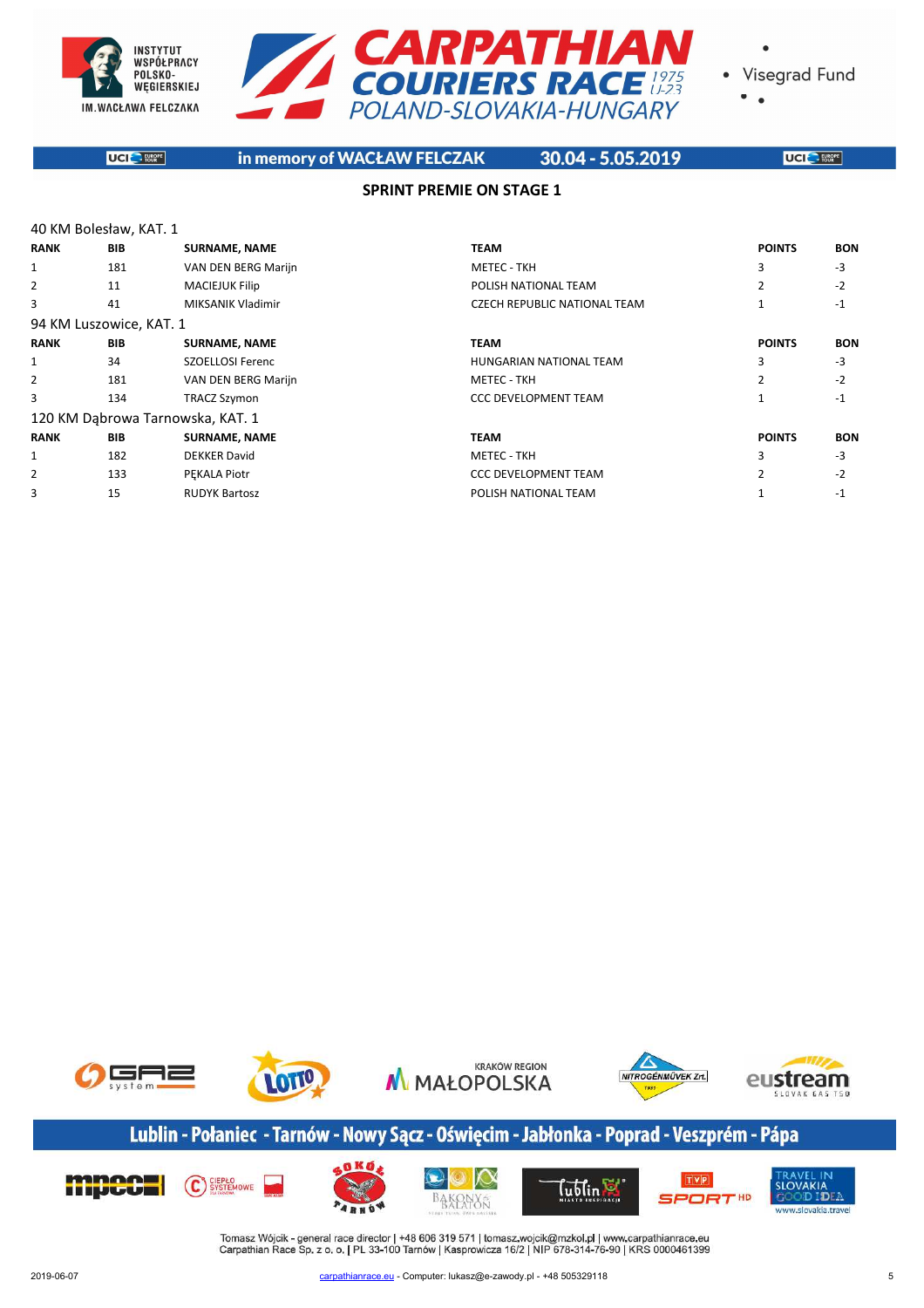

**UCI** EUROPE



Visegrad Fund

# in memory of WACŁAW FELCZAK

# 30.04 - 5.05.2019

**UCI** SERVICE

# **INDIVIDUAL GENERAL CLASSIFICATION - in memory of Wacław Felczak**

|                |                | DISTANCE (KM): 146.6 |            |                         | AVERAGE SPEED (KM/H): 43.958 km/h       |               |         |
|----------------|----------------|----------------------|------------|-------------------------|-----------------------------------------|---------------|---------|
| <b>RANK</b>    | <b>BIB</b>     | UCI ID               | NAT        | <b>SURNAME, NAME</b>    | <b>TEAM</b>                             | <b>RESULT</b> | GAP     |
| $\mathbf{1}$   | 182            | 100 109 476 44       | <b>NED</b> | <b>DEKKER David</b>     | <b>METEC - TKH</b>                      | 03:19:53      |         |
| $\overline{2}$ | 181            | 100 156 869 04       | <b>NED</b> | *VAN DEN BERG Marijn    | <b>METEC - TKH</b>                      | 03:20:00      | $+7$    |
| 3              | 111            | 100 158 278 55       | <b>ITA</b> | *ALEOTTI Giovanni       | <b>CYCLING TEAM FRIULI ASD</b>          | 03:20:01      | $+8$    |
| 4              | 15             | 100 101 841 72       | POL        | <b>RUDYK Bartosz</b>    | POLISH NATIONAL TEAM                    | 03:20:02      | $+9$    |
| 5              | 121            | 100 144 070 09       | <b>ITA</b> | DALLA VALLE Nicolas     | TIROL KTM CYCLING TEAM                  | 03:20:04      | $+11$   |
| 6              | 231            | 100 147 038 67       | <b>ITA</b> | <b>BERTONE Filippo</b>  | TEAM ISEO SERRATURE RIME CARNOVALI      | 03:20:07      | $+14$   |
| $\overline{7}$ | 112            | 100 151 318 79       | <b>ITA</b> | <b>BAIS Davide</b>      | <b>CYCLING TEAM FRIULI ASD</b>          | 03:20:08      | $+15$   |
| 8              | 114            | 100 150 822 68       | ITA        | <b>ORLANDI Massimo</b>  | <b>CYCLING TEAM FRIULI ASD</b>          | 03:20:11      | $+18$   |
| 9              | 32             | 100 236 563 61       | <b>HUN</b> | *VAS Balazs             | HUNGARIAN NATIONAL TEAM                 | 03:20:30      | $+37$   |
| 10             | 185            | 100 155 985 90       | <b>NED</b> | *VAN DER TUUK Danny     | <b>METEC - TKH</b>                      | 03:20:33      | $+40$   |
| 11             | 215            | 100 154 392 49       | <b>NED</b> | *WEULINK Meindert       | WIELERPLOEG GROOT AMSTERDAM             | 03:20:34      | $+41$   |
| 12             | 146            | 100 231 601 46       | <b>NED</b> | *GADEMAN Sam            | SENSA-KVK CYCLINGTEAM                   | 03:20:48      | $+55$   |
| 13             | 133            | 100 150 646 86       | POL        | PEKALA Piotr            | <b>CCC DEVELOPMENT TEAM</b>             | 03:20:59      | $+1:06$ |
| 14             | 13             | 100 095 475 11       | POL        | BOGUSŁAWSKI Marceli     | POLISH NATIONAL TEAM                    | 03:22:24      | $+2:31$ |
| 15             | 144            | 100 154 384 41       | <b>NED</b> | *BLOEM Joren            | SENSA-KVK CYCLINGTEAM                   | 03:22:24      | $+2:31$ |
| 16             | 41             | 100 165 179 69       | <b>CZE</b> | *MIKSANIK Vladimir      | <b>CZECH REPUBLIC NATIONAL TEAM</b>     | 03:22:26      | $+2:33$ |
| 17             | 11             | 100 153 299 23       | POL        | *MACIEJUK Filip         | POLISH NATIONAL TEAM                    | 03:22:27      | $+2:34$ |
| 18             | 34             | 100 107 853 70       | <b>HUN</b> | SZOELLOSI Ferenc        | HUNGARIAN NATIONAL TEAM                 | 03:22:27      | $+2:34$ |
| 19             | 134            | 100 150 932 81       | POL        | <b>TRACZ Szymon</b>     | <b>CCC DEVELOPMENT TEAM</b>             | 03:22:27      | $+2:34$ |
| 20             | 154            | 100 094 247 44       | POL        | <b>SŁAWEK Damian</b>    | GKS "CARTUSIA" W KARTUZACH BIKE ATELIER | 03:22:27      | $+2:34$ |
| 21             | 64             | 100 536 849 35       | <b>GER</b> | <b>MECHSNER Josh</b>    | <b>GERMAN NATIONAL TEAM</b>             | 03:22:28      | $+2:35$ |
| 22             | 51             | 100 350 624 50       | <b>AUT</b> | *GOTZINGER Valentin     | AUSTRIAN NATIONAL TEAM                  | 03:22:28      | $+2:35$ |
| 23             | 12             | 100 108 070 93       | POL        | <b>KRAWCZYK Szymon</b>  | POLISH NATIONAL TEAM                    | 03:22:28      | $+2:35$ |
| 24             | 183            | 100 147 599 46       | <b>NED</b> | VAN DER HORST Dennis    | <b>METEC - TKH</b>                      | 03:22:28      | $+2:35$ |
| 25             | 234            | 100 151 355 19       | <b>ITA</b> | ZAMBELLI Samuele        | TEAM ISEO SERRATURE RIME CARNOVALI      | 03:22:28      | $+2:35$ |
| 26             | 63             | 100 157 655 14       | GER        | *PAKALSKI Henrik        | <b>GERMAN NATIONAL TEAM</b>             | 03:22:28      | $+2:35$ |
| 27             | 143            | 100 483 836 81       | <b>NED</b> | *STEMAN Jip             | SENSA-KVK CYCLINGTEAM                   | 03:22:28      | $+2:35$ |
| 28             | 115            | 100 150 831 77       | ITA        | VENCHIARUTTI Nicola     | <b>CYCLING TEAM FRIULI ASD</b>          | 03:22:29      | $+2:36$ |
| 29             | 232            | 100 150 786 32       | ITA        | FERRARI Andrea          | TEAM ISEO SERRATURE RIME CARNOVALI      | 03:22:29      | $+2:36$ |
| 30             | 135            | 100 514 739 41       | POL        | *WAWRZYNIAK Karol       | <b>CCC DEVELOPMENT TEAM</b>             | 03:22:29      | $+2:36$ |
| 31             | 25             | 100 153 320 44       | <b>SVK</b> | *BLASKO Matej           | SLOVAKIA NATIONAL TEAM                  | 03:22:29      | $+2:36$ |
| 32             | 132            | 100 098 207 27       | HUN        | <b>VALTER Attila</b>    | <b>CCC DEVELOPMENT TEAM</b>             | 03:22:29      | $+2:36$ |
| 33             | 222            | 100 150 929 78       | POL        | <b>MURIAS Jakub</b>     | TC CHROBRY SCOTT GŁOGÓW                 | 03:22:29      | $+2:36$ |
| 34             | 61             | 100 364 997 67       | GER        | RUDOLPH Poul            | <b>GERMAN NATIONAL TEAM</b>             | 03:22:29      | $+2:36$ |
| 35             | $\overline{4}$ | 100 099 737 05       | LTU        | <b>LASINIS Venantas</b> | LITHUANIA NATIONAL TEAM                 | 03:22:29      | $+2:36$ |
| $36\,$         | 223            | 100 143 868 01       | POL        | KUKLEWICZ Karol         | TC CHROBRY SCOTT GŁOGÓW                 | 03:22:29      | $+2:36$ |
| 37             | 201            | 100 109 574 45       | POL        | <b>BANASZEK Norbert</b> | TEAM HUROM                              | 03:22:29      | $+2:36$ |
| 38             | 131            | 100 109 575 46       | POL        | ANIOŁKOWSKI Stanisław   | <b>CCC DEVELOPMENT TEAM</b>             | 03:22:29      | $+2:36$ |
| 39             | 14             | 100 158 514 00       | POL        | SZÓSTKA Paweł           | POLISH NATIONAL TEAM                    | 03:22:29      | $+2:36$ |
| 40             | 233            | 100 144 616 70       | ITA        | RINALDI Nicholas        | TEAM ISEO SERRATURE RIME CARNOVALI      | 03:22:29      | $+2:36$ |
| 41             | 221            | 100 158 506 89       | POL        | *GIERACKI Patryk        | TC CHROBRY SCOTT GŁOGÓW                 | 03:22:29      | $+2:36$ |
| 42             | 204            | 100 098 830 68       | POL        | <b>BUDZIŃSKI Tomasz</b> | <b>TEAM HUROM</b>                       | 03:22:29      | $+2:36$ |
| 43             | 203            | 100 110 268 60       | POL        | <b>BUDZIŃSKI Marcin</b> | <b>TEAM HUROM</b>                       | 03:22:30      | $+2:37$ |
|                |                |                      |            |                         |                                         |               |         |











# Lublin - Połaniec - Tarnów - Nowy Sącz - Oświęcim - Jabłonka - Poprad - Veszprém - Pápa











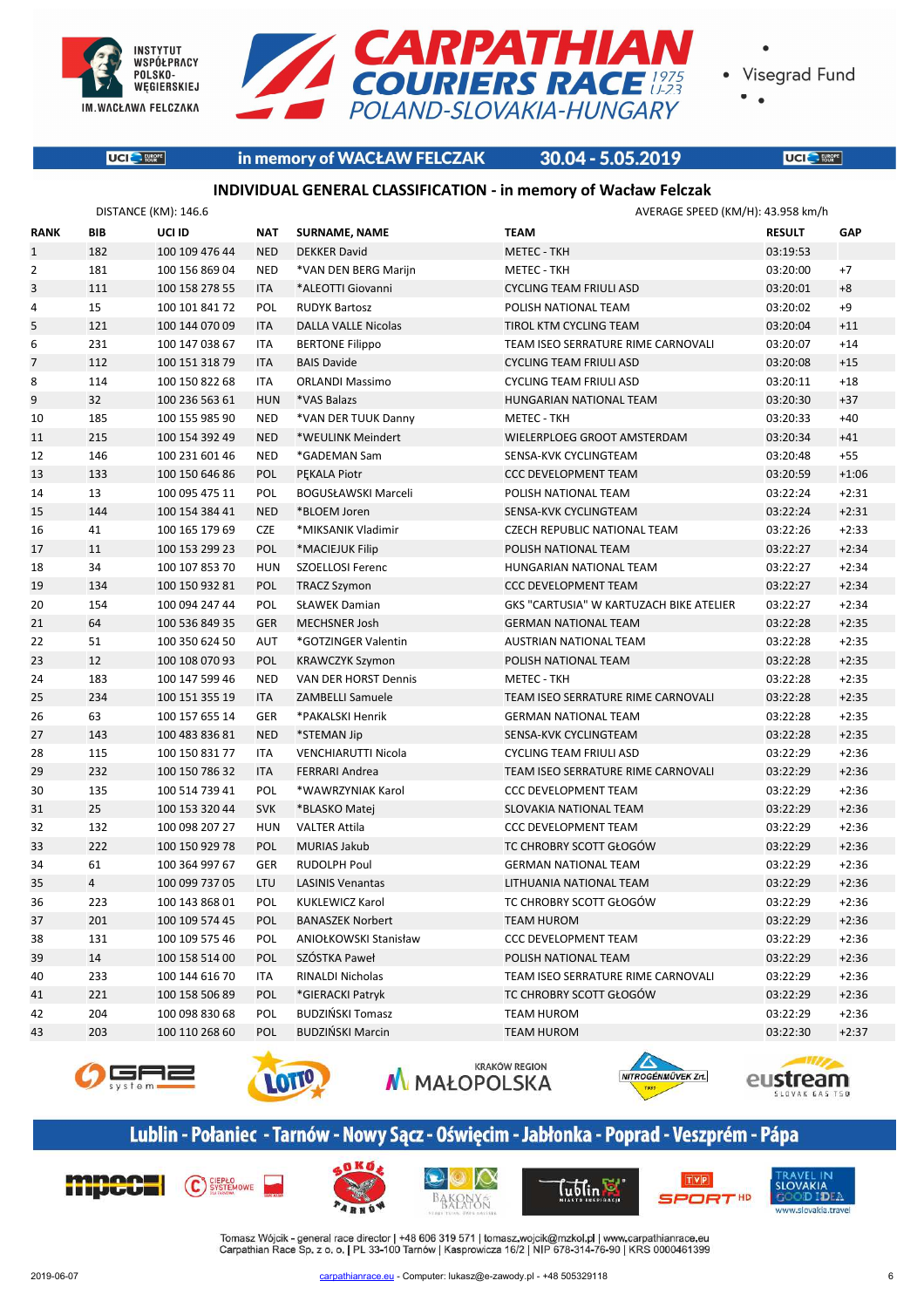



 $\bullet$ 

|    | UCI <sup>S</sup> FURPE |                |            | in memory of WACŁAW FELCZAK | 30.04 - 5.05.2019                       | UCI <sup>O</sup> FURGRE |         |
|----|------------------------|----------------|------------|-----------------------------|-----------------------------------------|-------------------------|---------|
| 44 | 141                    | 100 233 764 75 | <b>NED</b> | *LEEMREIZE Gijs             | SENSA-KVK CYCLINGTEAM                   | 03:22:30                | $+2:37$ |
| 45 | 52                     | 100 350 527 50 | <b>AUT</b> | <b>KOLB Stefan</b>          | <b>AUSTRIAN NATIONAL TEAM</b>           | 03:22:30                | $+2:37$ |
| 46 | 24                     | 100 109 677 51 | <b>SVK</b> | *VARHANOVSKY Jakub          | SLOVAKIA NATIONAL TEAM                  | 03:22:30                | $+2:37$ |
| 47 | 214                    | 100 148 424 95 | <b>NED</b> | <b>RUIJMGAARD Yentl</b>     | WIELERPLOEG GROOT AMSTERDAM             | 03:22:30                | $+2:37$ |
| 48 | 23                     | 100 234 791 35 | <b>SVK</b> | *KUBIS Lukas                | SLOVAKIA NATIONAL TEAM                  | 03:22:30                | $+2:37$ |
| 49 | 174                    | 100 158 490 73 | POL        | *KORDUS Kamil               | KK TARNOVIA TARNOWO PODGÓRNE            | 03:22:30                | $+2:37$ |
| 50 | 213                    | 100 228 620 72 | <b>NED</b> | <b>KROEZE Thimo</b>         | WIELERPLOEG GROOT AMSTERDAM             | 03:22:30                | $+2:37$ |
| 51 | 202                    | 100 158 476 59 | POL        | *KUŚ Adam                   | <b>TEAM HUROM</b>                       | 03:22:30                | $+2:37$ |
| 52 | 145                    | 100 228 387 33 | <b>NED</b> | *DE BLOM Bastiaan           | SENSA-KVK CYCLINGTEAM                   | 03:22:31                | $+2:38$ |
| 53 | $\overline{2}$         | 100 108 067 90 | LTU        | <b>ADOMAITIS Rojus</b>      | LITHUANIA NATIONAL TEAM                 | 03:22:31                | $+2:38$ |
| 54 | 224                    | 100 158 481 64 | POL        | <b>JATCZAK Artur</b>        | TC CHROBRY SCOTT GŁOGÓW                 | 03:22:31                | $+2:38$ |
|    | 82                     |                |            |                             |                                         |                         |         |
| 55 |                        | 100 145 851 44 | <b>BLR</b> | SAROKA Aliaksandr           | BELARUSSIAN NATIONAL TEAM               | 03:22:31                | $+2:38$ |
| 56 | 225                    | 100 534 437 48 | POL        | *BIENIEK Damian             | TC CHROBRY SCOTT GŁOGÓW                 | 03:22:31                | $+2:38$ |
| 57 | 122                    | 100 363 511 36 | <b>GER</b> | *ENGELHARDT Felix           | TIROL KTM CYCLING TEAM                  | 03:22:31                | $+2:38$ |
| 58 | 191                    | 100 153 322 46 | <b>SLO</b> | *CEMAZAR Nik                | <b>CYCLING TEAM KRANJ</b>               | 03:22:31                | $+2:38$ |
| 59 | 184                    | 100 233 355 54 | <b>NED</b> | *MARSMAN Tim                | <b>METEC - TKH</b>                      | 03:22:31                | $+2:38$ |
| 60 | 151                    | 100 155 596 89 | POL        | *WISZNIEWSKI Kacper         | GKS "CARTUSIA" W KARTUZACH BIKE ATELIER | 03:22:31                | $+2:38$ |
| 61 | 35                     | 100 110 007 90 | <b>HUN</b> | *OROSZ Gergo                | <b>HUNGARIAN NATIONAL TEAM</b>          | 03:22:31                | $+2:38$ |
| 62 | 161                    | 100 460 382 04 | <b>SVK</b> | *LISKA Andrej               | TJ SLAVIA SG TRENCIN                    | 03:22:31                | $+2:38$ |
| 63 | 123                    | 100 101 967 04 | <b>AUT</b> | <b>FRIEDRICH Marco</b>      | TIROL KTM CYCLING TEAM                  | 03:22:31                | $+2:38$ |
| 64 | 241                    | 100 097 260 50 | POL        | <b>STANISZEWSKI Daniel</b>  | KS POGOŃ PUŁAWY                         | 03:22:31                | $+2:38$ |
| 65 | 172                    | 100 524 944 61 | POL        | *ŁAMASZEWSKI Jan            | KK TARNOVIA TARNOWO PODGÓRNE            | 03:22:32                | $+2:39$ |
| 66 | 124                    | 100 153 296 20 | AUT        | *GAMPER Florian             | TIROL KTM CYCLING TEAM                  | 03:22:32                | $+2:39$ |
| 67 | 53                     | 100 350 852 84 | <b>AUT</b> | <b>VERMEULEN Moran</b>      | AUSTRIAN NATIONAL TEAM                  | 03:22:32                | $+2:39$ |
| 68 | 173                    | 100 161 452 28 | POL        | *BYSTRZYCKI Wojciech        | KK TARNOVIA TARNOWO PODGÓRNE            | 03:22:32                | $+2:39$ |
| 69 | 195                    | 100 175 819 39 | <b>SLO</b> | *SKUK Luka                  | <b>CYCLING TEAM KRANJ</b>               | 03:22:32                | $+2:39$ |
| 70 | 175                    | 100 101 727 55 | POL        | MRÓWKA Adrian               | KK TARNOVIA TARNOWO PODGÓRNE            | 03:22:32                | $+2:39$ |
| 71 | 54                     | 100 101 966 03 | <b>AUT</b> | <b>FRIEDL Nils</b>          | AUSTRIAN NATIONAL TEAM                  | 03:22:32                | $+2:39$ |
| 72 | 43                     | 100 107 478 83 | CZE        | <b>STIBINGR Matej</b>       | <b>CZECH REPUBLIC NATIONAL TEAM</b>     | 03:22:32                | $+2:39$ |
| 73 | 242                    | 100 158 482 65 | POL        | <b>KLOC Dawid</b>           | KS POGOŃ PUŁAWY                         | 03:22:32                | $+2:39$ |
| 74 | 211                    | 100 226 811 09 | <b>NED</b> | *BROEX Victor               | WIELERPLOEG GROOT AMSTERDAM             | 03:22:32                | $+2:39$ |
| 75 | 125                    | 100 159 207 14 | <b>ITA</b> | *EL GOUZI Omar              | TIROL KTM CYCLING TEAM                  | 03:22:33                | $+2:40$ |
| 76 | 235                    | 100 144 055 91 | ITA        | ZANDOMENEGHI Simone         | TEAM ISEO SERRATURE RIME CARNOVALI      | 03:22:33                | $+2:40$ |
| 77 | 91                     | 100 111 452 80 | <b>UKR</b> | SHCHERBAN Vladyslav         | UKRAINIAN NATIONAL TEAM                 | 03:22:33                | $+2:40$ |
| 78 | 212                    | 100 159 041 42 | <b>NED</b> | *APPELMAN Stefan            | WIELERPLOEG GROOT AMSTERDAM             | 03:22:33                | $+2:40$ |
| 79 | 42                     | 100 912 115 08 | <b>CZE</b> | *BARTA Tomas                | <b>CZECH REPUBLIC NATIONAL TEAM</b>     | 03:22:33                | $+2:40$ |
| 80 | 83                     | 100 605 454 61 | BLR        | *BELKO Dmitryi              | BELARUSSIAN NATIONAL TEAM               | 03:22:33                | $+2:40$ |
| 81 | 45                     | 100 163 048 72 | <b>CZE</b> | *PROCHAZKA Michal           | <b>CZECH REPUBLIC NATIONAL TEAM</b>     | 03:22:33                | $+2:40$ |
| 82 | 65                     | 100 161 309 79 | GER        | <b>GEBAUER Oskar</b>        | <b>GERMAN NATIONAL TEAM</b>             | 03:22:33                | $+2:40$ |
| 83 | 153                    | 100 563 247 49 | <b>POL</b> | *WENGLORZ Michał            | GKS "CARTUSIA" W KARTUZACH BIKE ATELIER | 03:22:33                | $+2:40$ |
| 84 | 55                     | 100 350 558 81 | AUT        | *GRATZER Alexander          | AUSTRIAN NATIONAL TEAM                  | 03:22:34                | $+2:41$ |
| 85 | 162                    | 100 110 683 87 | <b>SVK</b> | *LISKA Daniel               | TJ SLAVIA SG TRENCIN                    | 03:22:34                | $+2:41$ |
| 86 | 102                    | 100 157 829 91 | <b>SVK</b> | HLOZA Michal                | STREDOSLOVENSKY REGION                  | 03:22:34                | $+2:41$ |
| 87 | 113                    | 100 157 229 73 | ITA        | *AMADIO Emanuele            | <b>CYCLING TEAM FRIULI ASD</b>          | 03:22:34                | $+2:41$ |
| 88 | 81                     | 100 143 753 80 | <b>BLR</b> | VOLKAU Ilya                 | BELARUSSIAN NATIONAL TEAM               | 03:22:34                | $+2:41$ |
|    |                        |                |            |                             |                                         |                         |         |
| 89 | 192                    | 100 157 202 46 | <b>SLO</b> | LAKOTA Luka                 | <b>CYCLING TEAM KRANJ</b>               | 03:22:35                | $+2:42$ |











# Lublin - Połaniec - Tarnów - Nowy Sącz - Oświęcim - Jabłonka - Poprad - Veszprém - Pápa











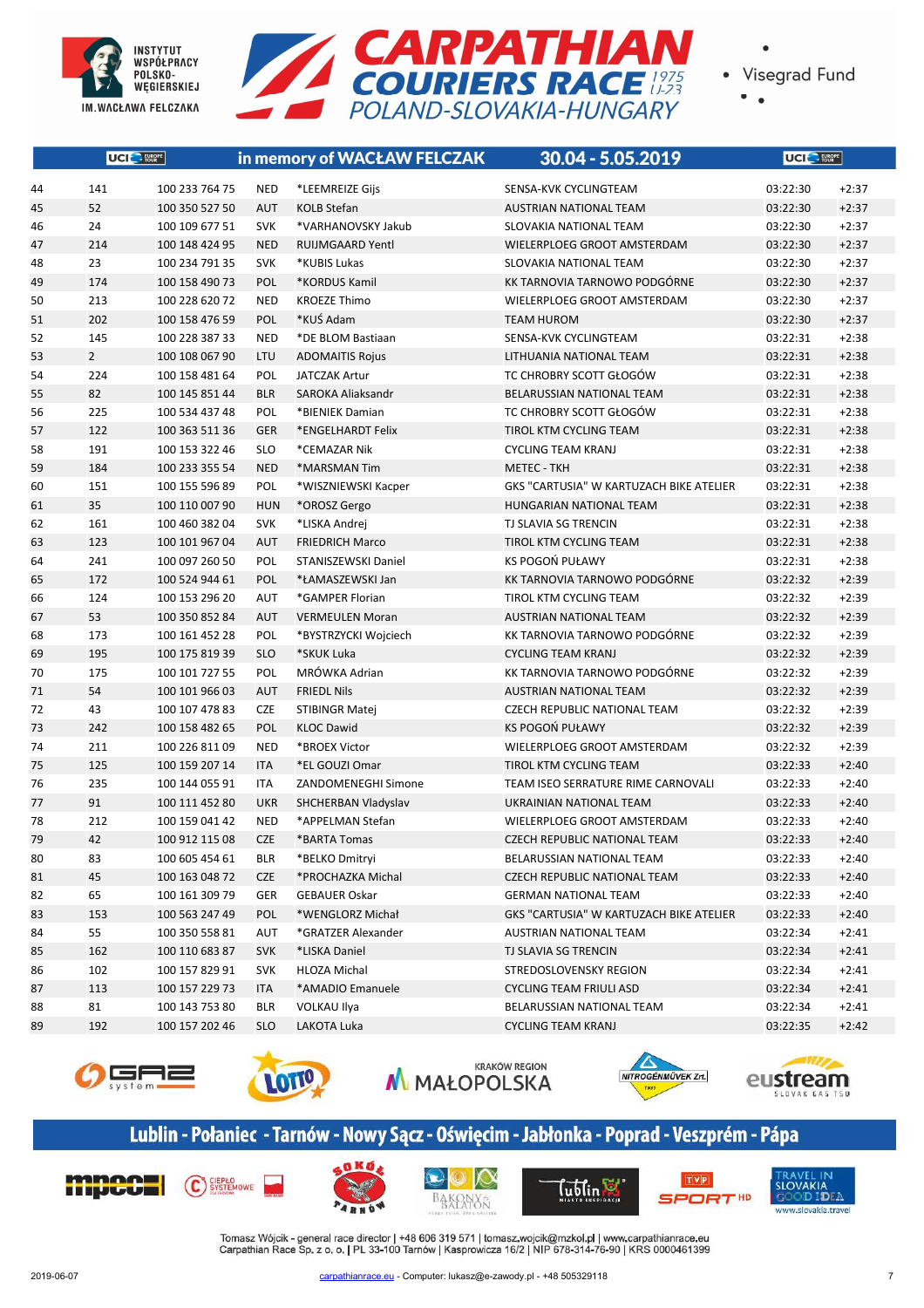



|        | ÷.,<br>۰. |
|--------|-----------|
| ٠<br>۰ |           |

|     |              | UCI <sup>O</sup> FURRE |            | in memory of WACŁAW FELCZAK | 30.04 - 5.05.2019                              | UCI <sup>O</sup> FURPE |         |
|-----|--------------|------------------------|------------|-----------------------------|------------------------------------------------|------------------------|---------|
| 90  | 94           | 100 894 701 54         | <b>UKR</b> | *KANAKA Oleh                | UKRAINIAN NATIONAL TEAM                        | 03:22:35               | $+2:42$ |
| 91  | 44           | 100 235 673 44         | <b>CZE</b> | *KASPAR Jan                 | <b>CZECH REPUBLIC NATIONAL TEAM</b>            | 03:22:35               | $+2:42$ |
| 92  | 5            | 100 365 896 93         | <b>LTU</b> | *KMIELIAUSKAS Rokas         | LITHUANIA NATIONAL TEAM                        | 03:22:35               | $+2:42$ |
| 93  | 163          | 100 460 240 56         | <b>SVK</b> | *GAVENDA Martin             | <b>TJ SLAVIA SG TRENCIN</b>                    | 03:22:35               | $+2:42$ |
| 94  | 95           | 100 896 635 48         | <b>UKR</b> | *TSARENKO Kyrylo            | UKRAINIAN NATIONAL TEAM                        | 03:22:35               | $+2:42$ |
| 95  | 171          | 100 158 491 74         | POL        | *KOSTAŃSKI Mateusz          | KK TARNOVIA TARNOWO PODGÓRNE                   | 03:22:35               | $+2:42$ |
| 96  | 21           | 100 112 209 61         | <b>SVK</b> | <b>SZABO Miklos</b>         | SLOVAKIA NATIONAL TEAM                         | 03:22:36               | $+2:43$ |
| 97  | 103          | 100 460 292 11         | <b>SVK</b> | *COMA Richard               | STREDOSLOVENSKY REGION                         | 03:22:36               | $+2:43$ |
| 98  | 62           | 100 361 757 28         | GER        | *BENZ-KUCH Max              | <b>GERMAN NATIONAL TEAM</b>                    | 03:22:36               | $+2:43$ |
| 99  | 245          | 100 157 822 84         | POL        | *KWIATKOWSKI Maciej         | KS POGOŃ PUŁAWY                                | 03:22:36               | $+2:43$ |
| 100 | 92           | 100 161 062 26         | <b>UKR</b> | *POKOIOVYI Nazar            | UKRAINIAN NATIONAL TEAM                        | 03:22:36               | $+2:43$ |
| 101 | 152          | 100 484 464 30         | POL        | *KRUKOWSKI Jan              | <b>GKS "CARTUSIA" W KARTUZACH BIKE ATELIER</b> | 03:22:37               | $+2:44$ |
| 102 | 84           | 100 159 783 08         | <b>BLR</b> | *HARBACH Artsiom            | BELARUSSIAN NATIONAL TEAM                      | 03:22:39               | $+2:46$ |
| 103 | 205          | 100 545 399 49         | <b>POL</b> | *BZDAK Cezary               | <b>TEAM HUROM</b>                              | 03:22:40               | $+2:47$ |
| 104 | 243          | 100 158 487 70         | POL        | *PROĆ Bartlomiej            | KS POGOŃ PUŁAWY                                | 03:22:40               | $+2:47$ |
| 105 | 193          | 100 149 922 41         | <b>SLO</b> | PRIMOZIC Jaka               | <b>CYCLING TEAM KRANJ</b>                      | 03:22:43               | $+2:50$ |
| 106 | 244          | 100 514 576 72         | POL        | *NIKIEL Aleksander          | KS POGOŃ PUŁAWY                                | 03:22:50               | $+2:57$ |
| 107 | 85           | 100 159 793 18         | <b>BLR</b> | *EVMENENKO Evgeniy          | BELARUSSIAN NATIONAL TEAM                      | 03:22:51               | $+2:58$ |
| 108 | 31           | 100 096 599 68         | <b>HUN</b> | <b>DINA Daniel</b>          | HUNGARIAN NATIONAL TEAM                        | 03:22:51               | $+2:58$ |
| 109 | 22           | 100 097 706 11         | <b>SVK</b> | <b>OROS Samuel</b>          | SLOVAKIA NATIONAL TEAM                         | 03:22:52               | $+2:59$ |
| 110 | 93           | 100 892 401 82         | <b>UKR</b> | *KANAKA Marian              | UKRAINIAN NATIONAL TEAM                        | 03:22:53               | $+3:00$ |
| 111 | $\mathbf{1}$ | 100 101 703 31         | <b>LTU</b> | <b>BENIUSIS Justas</b>      | LITHUANIA NATIONAL TEAM                        | 03:22:54               | $+3:01$ |
| 112 | 165          | 100 142 130 09         | <b>SVK</b> | <b>GAVENDA Miroslav</b>     | <b>TJ SLAVIA SG TRENCIN</b>                    | 03:22:58               | $+3:05$ |
| 113 | 3            | 100 153 282 06         | LTU        | *MASIULIS Denas             | LITHUANIA NATIONAL TEAM                        | 03:23:03               | $+3:10$ |
| 114 | 164          | 100 461 053 93         | <b>SVK</b> | *VRABEL Radovan             | TJ SLAVIA SG TRENCIN                           | 03:23:08               | $+3:15$ |
| 115 | 104          | 100 155 217 01         | <b>SVK</b> | <b>KASKO David</b>          | STREDOSLOVENSKY REGION                         | 03:23:10               | $+3:17$ |
| 116 | 101          | 100 560 034 37         | <b>SVK</b> | *VOJT David                 | STREDOSLOVENSKY REGION                         | 03:23:36               | $+3:43$ |
| 117 | 105          | 100 460 659 87         | <b>SVK</b> | *GERAT Jan                  | STREDOSLOVENSKY REGION                         | 03:26:54               | $+7:01$ |
|     |              |                        |            |                             |                                                |                        |         |

# **CLASSIFICATION OF COMPETITORS U-21 - Nitrogénművek**

| <b>RANK</b> | <b>BIB</b> | UCI ID         | <b>SURNAME, NAME</b>      | <b>TEAM</b>                         | <b>RESULT</b> | <b>GAP</b> |
|-------------|------------|----------------|---------------------------|-------------------------------------|---------------|------------|
| 1           | 181        | 100 156 869 04 | VAN DEN BERG Marijn       | <b>METEC - TKH</b>                  | 03:20:00      |            |
| 2           | 111        | 100 158 278 55 | ALEOTTI Giovanni          | <b>CYCLING TEAM FRIULI ASD</b>      | 03:20:01      | $+1$       |
| 3           | 32         | 100 236 563 61 | <b>VAS Balazs</b>         | HUNGARIAN NATIONAL TEAM             | 03:20:30      | $+30$      |
| 4           | 185        | 100 155 985 90 | VAN DER TUUK Danny        | <b>METEC - TKH</b>                  | 03:20:33      | $+33$      |
| 5           | 215        | 100 154 392 49 | <b>WEULINK Meindert</b>   | WIELERPLOEG GROOT AMSTERDAM         | 03:20:34      | $+34$      |
| 6           | 146        | 100 231 601 46 | <b>GADEMAN Sam</b>        | SENSA-KVK CYCLINGTEAM               | 03:20:48      | $+48$      |
| 7           | 144        | 100 154 384 41 | <b>BLOEM Joren</b>        | SENSA-KVK CYCLINGTEAM               | 03:22:24      | $+2:24$    |
| 8           | 41         | 100 165 179 69 | MIKSANIK Vladimir         | <b>CZECH REPUBLIC NATIONAL TEAM</b> | 03:22:26      | $+2:26$    |
| 9           | 11         | 100 153 299 23 | <b>MACIEJUK Filip</b>     | POLISH NATIONAL TEAM                | 03:22:27      | $+2:27$    |
| 10          | 51         | 100 350 624 50 | <b>GOTZINGER Valentin</b> | <b>AUSTRIAN NATIONAL TEAM</b>       | 03:22:28      | $+2:28$    |
| 11          | 63         | 100 157 655 14 | PAKALSKI Henrik           | <b>GERMAN NATIONAL TEAM</b>         | 03:22:28      | $+2:28$    |
| 12          | 143        | 100 483 836 81 | STEMAN Jip                | SENSA-KVK CYCLINGTEAM               | 03:22:28      | $+2:28$    |
| 13          | 135        | 100 514 739 41 | <b>WAWRZYNIAK Karol</b>   | <b>CCC DEVELOPMENT TEAM</b>         | 03:22:29      | $+2:29$    |
| 14          | 25         | 100 153 320 44 | <b>BLASKO Matei</b>       | SLOVAKIA NATIONAL TEAM              | 03:22:29      | $+2:29$    |
| 15          | 221        | 100 158 506 89 | <b>GIERACKI Patryk</b>    | TC CHROBRY SCOTT GŁOGÓW             | 03:22:29      | $+2:29$    |











# Lublin - Połaniec - Tarnów - Nowy Sącz - Oświęcim - Jabłonka - Poprad - Veszprém - Pápa











**SLOVAKIA** ïΰ www.slovakia.trave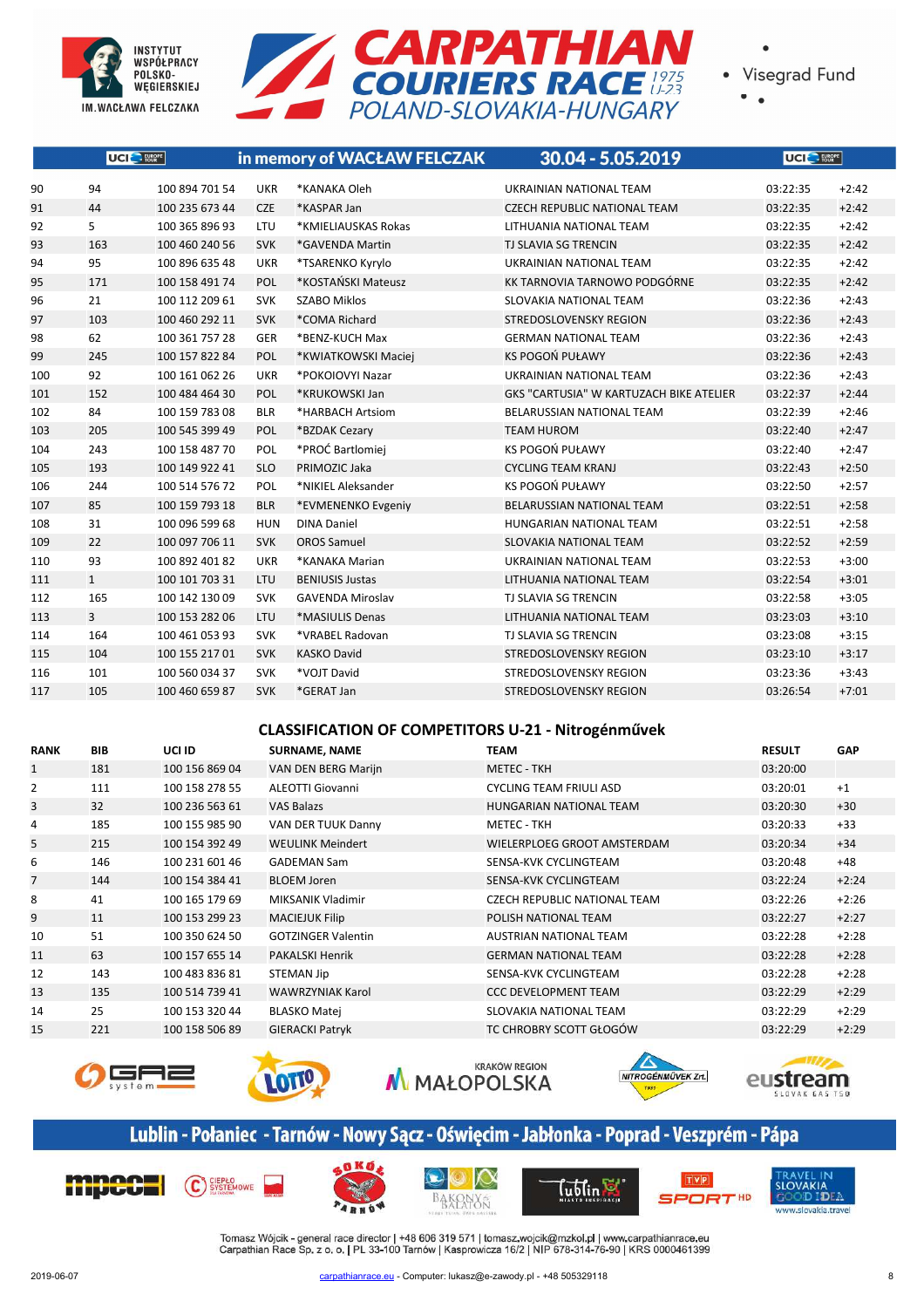



 $\bullet$ 

|    | UCI <sup>C</sup> FURRE |                | in memory of WACŁAW FELCZAK | 30.04 - 5.05.2019                              | UCI <sup>O</sup> FURGPE |         |
|----|------------------------|----------------|-----------------------------|------------------------------------------------|-------------------------|---------|
| 16 | 141                    | 100 233 764 75 | <b>LEEMREIZE Gijs</b>       | SENSA-KVK CYCLINGTEAM                          | 03:22:30                | $+2:30$ |
| 17 | 24                     | 100 109 677 51 | VARHANOVSKY Jakub           | SLOVAKIA NATIONAL TEAM                         | 03:22:30                | $+2:30$ |
| 18 | 23                     | 100 234 791 35 | <b>KUBIS Lukas</b>          | SLOVAKIA NATIONAL TEAM                         | 03:22:30                | $+2:30$ |
| 19 | 174                    | 100 158 490 73 | <b>KORDUS Kamil</b>         | KK TARNOVIA TARNOWO PODGÓRNE                   | 03:22:30                | $+2:30$ |
| 20 | 202                    | 100 158 476 59 | KUŚ Adam                    | <b>TEAM HUROM</b>                              | 03:22:30                | $+2:30$ |
| 21 | 145                    | 100 228 387 33 | DE BLOM Bastiaan            | SENSA-KVK CYCLINGTEAM                          | 03:22:31                | $+2:31$ |
| 22 | 225                    | 100 534 437 48 | <b>BIENIEK Damian</b>       | TC CHROBRY SCOTT GŁOGÓW                        | 03:22:31                | $+2:31$ |
| 23 | 122                    | 100 363 511 36 | <b>ENGELHARDT Felix</b>     | <b>TIROL KTM CYCLING TEAM</b>                  | 03:22:31                | $+2:31$ |
| 24 | 191                    | 100 153 322 46 | <b>CEMAZAR Nik</b>          | <b>CYCLING TEAM KRANJ</b>                      | 03:22:31                | $+2:31$ |
| 25 | 184                    | 100 233 355 54 | <b>MARSMAN Tim</b>          | <b>METEC - TKH</b>                             | 03:22:31                | $+2:31$ |
| 26 | 151                    | 100 155 596 89 | WISZNIEWSKI Kacper          | <b>GKS "CARTUSIA" W KARTUZACH BIKE ATELIER</b> | 03:22:31                | $+2:31$ |
| 27 | 35                     | 100 110 007 90 | OROSZ Gergo                 | HUNGARIAN NATIONAL TEAM                        | 03:22:31                | $+2:31$ |
| 28 | 161                    | 100 460 382 04 | LISKA Andrej                | TJ SLAVIA SG TRENCIN                           | 03:22:31                | $+2:31$ |
| 29 | 172                    | 100 524 944 61 | ŁAMASZEWSKI Jan             | KK TARNOVIA TARNOWO PODGÓRNE                   | 03:22:32                | $+2:32$ |
| 30 | 124                    | 100 153 296 20 | <b>GAMPER Florian</b>       | TIROL KTM CYCLING TEAM                         | 03:22:32                | $+2:32$ |
| 31 | 173                    | 100 161 452 28 | <b>BYSTRZYCKI Wojciech</b>  | KK TARNOVIA TARNOWO PODGÓRNE                   | 03:22:32                | $+2:32$ |
| 32 | 195                    | 100 175 819 39 | <b>SKUK Luka</b>            | <b>CYCLING TEAM KRANJ</b>                      | 03:22:32                | $+2:32$ |
| 33 | 211                    | 100 226 811 09 | <b>BROEX Victor</b>         | WIELERPLOEG GROOT AMSTERDAM                    | 03:22:32                | $+2:32$ |
| 34 | 125                    | 100 159 207 14 | EL GOUZI Omar               | TIROL KTM CYCLING TEAM                         | 03:22:33                | $+2:33$ |
| 35 | 212                    | 100 159 041 42 | <b>APPELMAN Stefan</b>      | WIELERPLOEG GROOT AMSTERDAM                    | 03:22:33                | $+2:33$ |
| 36 | 42                     | 100 912 115 08 | <b>BARTA Tomas</b>          | CZECH REPUBLIC NATIONAL TEAM                   | 03:22:33                | $+2:33$ |
| 37 | 83                     | 100 605 454 61 | <b>BELKO Dmitryi</b>        | BELARUSSIAN NATIONAL TEAM                      | 03:22:33                | $+2:33$ |
| 38 | 45                     | 100 163 048 72 | PROCHAZKA Michal            | CZECH REPUBLIC NATIONAL TEAM                   | 03:22:33                | $+2:33$ |
| 39 | 153                    | 100 563 247 49 | <b>WENGLORZ Michał</b>      | GKS "CARTUSIA" W KARTUZACH BIKE ATELIER        | 03:22:33                | $+2:33$ |
| 40 | 55                     | 100 350 558 81 | <b>GRATZER Alexander</b>    | AUSTRIAN NATIONAL TEAM                         | 03:22:34                | $+2:34$ |
| 41 | 162                    | 100 110 683 87 | <b>LISKA Daniel</b>         | TJ SLAVIA SG TRENCIN                           | 03:22:34                | $+2:34$ |
| 42 | 113                    | 100 157 229 73 | <b>AMADIO Emanuele</b>      | <b>CYCLING TEAM FRIULI ASD</b>                 | 03:22:34                | $+2:34$ |
| 43 | 94                     | 100 894 701 54 | <b>KANAKA Oleh</b>          | UKRAINIAN NATIONAL TEAM                        | 03:22:35                | $+2:35$ |
| 44 | 44                     | 100 235 673 44 | <b>KASPAR Jan</b>           | CZECH REPUBLIC NATIONAL TEAM                   | 03:22:35                | $+2:35$ |
| 45 | 5                      | 100 365 896 93 | KMIELIAUSKAS Rokas          | LITHUANIA NATIONAL TEAM                        | 03:22:35                | $+2:35$ |
| 46 | 163                    | 100 460 240 56 | <b>GAVENDA Martin</b>       | TJ SLAVIA SG TRENCIN                           | 03:22:35                | $+2:35$ |
| 47 | 95                     | 100 896 635 48 | <b>TSARENKO Kyrylo</b>      | UKRAINIAN NATIONAL TEAM                        | 03:22:35                | $+2:35$ |
| 48 | 171                    | 100 158 491 74 | KOSTAŃSKI Mateusz           | KK TARNOVIA TARNOWO PODGÓRNE                   | 03:22:35                | $+2:35$ |
| 49 | 103                    | 100 460 292 11 | <b>COMA Richard</b>         | STREDOSLOVENSKY REGION                         | 03:22:36                | $+2:36$ |
| 50 | 62                     | 100 361 757 28 | <b>BENZ-KUCH Max</b>        | <b>GERMAN NATIONAL TEAM</b>                    | 03:22:36                | $+2:36$ |
| 51 | 245                    | 100 157 822 84 | <b>KWIATKOWSKI Maciei</b>   | KS POGOŃ PUŁAWY                                | 03:22:36                | $+2:36$ |
| 52 | 92                     | 100 161 062 26 | POKOIOVYI Nazar             | UKRAINIAN NATIONAL TEAM                        | 03:22:36                | $+2:36$ |
| 53 | 152                    | 100 484 464 30 | <b>KRUKOWSKI Jan</b>        | GKS "CARTUSIA" W KARTUZACH BIKE ATELIER        | 03:22:37                | $+2:37$ |
| 54 | 84                     | 100 159 783 08 | <b>HARBACH Artsiom</b>      | BELARUSSIAN NATIONAL TEAM                      | 03:22:39                | $+2:39$ |
| 55 | 205                    | 100 545 399 49 | <b>BZDAK Cezary</b>         | TEAM HUROM                                     | 03:22:40                | $+2:40$ |
| 56 | 243                    | 100 158 487 70 | PROĆ Bartlomiej             | KS POGOŃ PUŁAWY                                | 03:22:40                | $+2:40$ |
| 57 | 244                    | 100 514 576 72 | NIKIEL Aleksander           | KS POGOŃ PUŁAWY                                | 03:22:50                | $+2:50$ |
| 58 | 85                     | 100 159 793 18 | <b>EVMENENKO Evgeniy</b>    | BELARUSSIAN NATIONAL TEAM                      | 03:22:51                | $+2:51$ |
| 59 | 93                     | 100 892 401 82 | <b>KANAKA Marian</b>        | UKRAINIAN NATIONAL TEAM                        | 03:22:53                | $+2:53$ |
| 60 | 3                      | 100 153 282 06 | <b>MASIULIS Denas</b>       | LITHUANIA NATIONAL TEAM                        | 03:23:03                | $+3:03$ |
| 61 | 164                    | 100 461 053 93 | <b>VRABEL Radovan</b>       | TJ SLAVIA SG TRENCIN                           | 03:23:08                | $+3:08$ |











# Lublin - Połaniec - Tarnów - Nowy Sącz - Oświęcim - Jabłonka - Poprad - Veszprém - Pápa









Tublin E



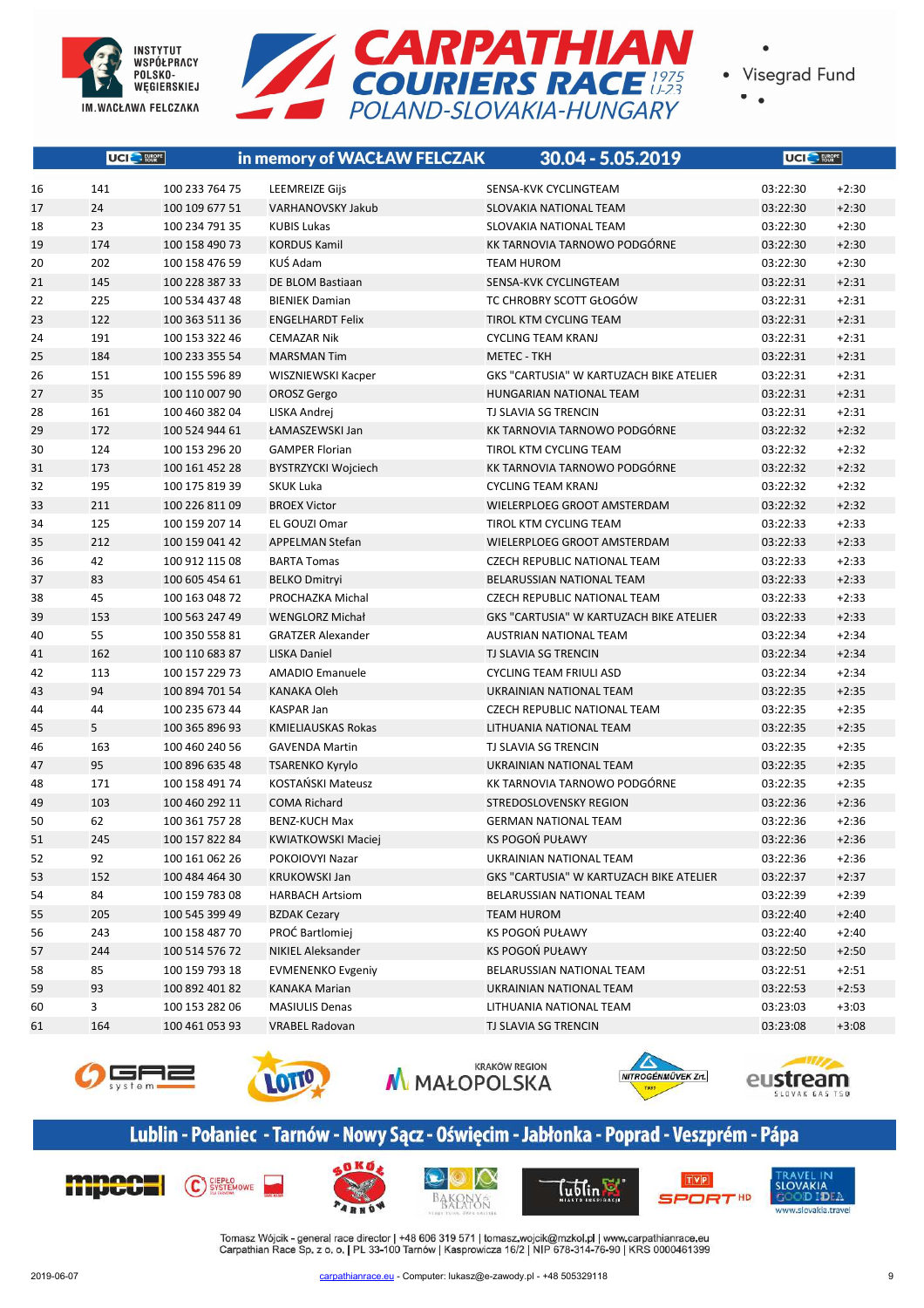



| U-ZJ      |  |
|-----------|--|
| <b>RY</b> |  |
|           |  |

|    | UCI <b>BROPE</b> |                | in memory of WACŁAW FELCZAK | $30.04 - 5.05.2019$    | <b>JUCI BROPE</b> |         |
|----|------------------|----------------|-----------------------------|------------------------|-------------------|---------|
| 62 | 101              | 100 560 034 37 | <b>VOJT David</b>           | STREDOSLOVENSKY REGION | 03:23:36          | $+3:36$ |
| 63 | 105              | 100 460 659 87 | GERAT Jan                   | STREDOSLOVENSKY REGION | 03:26:54          | $+6:54$ |

# **TEAM CLASSIFICATION - VISEGRAD FUND**

| <b>RANK</b>    | <b>CODE</b> | <b>TEAM</b>                             | <b>COUNTRY</b> | <b>RESULT</b> | <b>GAP</b> |
|----------------|-------------|-----------------------------------------|----------------|---------------|------------|
| $\mathbf{1}$   | <b>FRI</b>  | <b>CYCLING TEAM FRIULI ASD</b>          | <b>ITA</b>     | 10:00:23      |            |
| 2              | <b>MET</b>  | <b>METEC - TKH</b>                      | <b>NED</b>     | 10:00:42      | $+19$      |
| 3              | <b>POL</b>  | POLISH NATIONAL TEAM                    | POL            | 10:04:59      | $+4:36$    |
| 4              | <b>IRC</b>  | TEAM ISEO SERRATURE RIME CARNOVALI      | <b>ITA</b>     | 10:05:04      | $+4:41$    |
| 5              | <b>TIR</b>  | <b>TIROL KTM CYCLING TEAM</b>           | <b>AUT</b>     | 10:05:06      | $+4:43$    |
| 6              | <b>SKV</b>  | SENSA-KVK CYCLINGTEAM                   | <b>NED</b>     | 10:05:20      | $+4:57$    |
| $\overline{7}$ | CCC         | <b>CCC DEVELOPMENT TEAM</b>             | <b>POL</b>     | 10:05:29      | $+5:06$    |
| 8              | HUN         | HUNGARIAN NATIONAL TEAM                 | HUN            | 10:05:31      | $+5:08$    |
| 9              | <b>WIE</b>  | WIELERPLOEG GROOT AMSTERDAM             | <b>NED</b>     | 10:05:34      | $+5:11$    |
| 10             | <b>GER</b>  | <b>GERMAN NATIONAL TEAM</b>             | <b>GER</b>     | 10:07:25      | $+7:02$    |
| 11             | <b>CHR</b>  | TC CHROBRY SCOTT GŁOGÓW                 | POL            | 10:07:27      | $+7:04$    |
| 12             | <b>LTU</b>  | LITHUANIA NATIONAL TEAM                 | LTU            | 10:07:28      | $+7:05$    |
| 13             | <b>THU</b>  | <b>TEAM HUROM</b>                       | POL            | 10:07:28      | $+7:05$    |
| 14             | <b>SVK</b>  | SLOVAKIA NATIONAL TEAM                  | <b>SVK</b>     | 10:07:29      | $+7:06$    |
| 15             | <b>CRT</b>  | GKS "CARTUSIA" W KARTUZACH BIKE ATELIER | POL            | 10:07:29      | $+7:06$    |
| 16             | <b>AUT</b>  | <b>AUSTRIAN NATIONAL TEAM</b>           | <b>AUT</b>     | 10:07:30      | $+7:07$    |
| 17             | <b>CZE</b>  | <b>CZECH REPUBLIC NATIONAL TEAM</b>     | <b>CZE</b>     | 10:07:32      | $+7:09$    |
| 18             | <b>TAR</b>  | KK TARNOVIA TARNOWO PODGÓRNE            | POL            | 10:07:34      | $+7:11$    |
| 19             | <b>BLR</b>  | BELARUSSIAN NATIONAL TEAM               | <b>BLR</b>     | 10:07:38      | $+7:15$    |
| 20             | <b>CCK</b>  | <b>CYCLING TEAM KRANJ</b>               | <b>SLO</b>     | 10:07:38      | $+7:15$    |
| 21             | POG         | KS POGOŃ PUŁAWY                         | POL            | 10:07:39      | $+7:16$    |
| 22             | <b>SLA</b>  | <b>TJ SLAVIA SG TRENCIN</b>             | <b>SVK</b>     | 10:07:40      | $+7:17$    |
| 23             | <b>UKR</b>  | UKRAINIAN NATIONAL TEAM                 | <b>UKR</b>     | 10:07:42      | $+7:19$    |
| 24             | <b>SSR</b>  | STREDOSLOVENSKY REGION                  | <b>SVK</b>     | 10:08:15      | $+7:52$    |

# **POINT CLASSIFICATION - GAZ-SYSTEM**

| <b>RANK</b>    | <b>BIB</b> | <b>SURNAME, NAME</b>       | TEAM                               | <b>POINTS</b> |
|----------------|------------|----------------------------|------------------------------------|---------------|
| $\mathbf{1}$   | 182        | <b>DEKKER David</b>        | <b>METEC - TKH</b>                 | 20            |
| $\overline{2}$ | 111        | ALEOTTI Giovanni           | <b>CYCLING TEAM FRIULI ASD</b>     | 19            |
| 3              | 15         | <b>RUDYK Bartosz</b>       | POLISH NATIONAL TEAM               | 18            |
| 4              | 121        | <b>DALLA VALLE Nicolas</b> | TIROL KTM CYCLING TEAM             | 17            |
| 5              | 181        | VAN DEN BERG Marijn        | METEC - TKH                        | 16            |
| 6              | 231        | <b>BERTONE Filippo</b>     | TEAM ISEO SERRATURE RIME CARNOVALI | 15            |
| $\overline{7}$ | 112        | <b>BAIS Davide</b>         | <b>CYCLING TEAM FRIULI ASD</b>     | 14            |
| 8              | 114        | <b>ORLANDI Massimo</b>     | CYCLING TEAM FRIULI ASD            | 13            |
| 9              | 146        | <b>GADEMAN Sam</b>         | SENSA-KVK CYCLINGTEAM              | 12            |
| 10             | 185        | VAN DER TUUK Danny         | <b>METEC - TKH</b>                 | 11            |
| 11             | 133        | PEKALA Piotr               | <b>CCC DEVELOPMENT TEAM</b>        | 10            |
| 12             | 32         | <b>VAS Balazs</b>          | HUNGARIAN NATIONAL TEAM            | 9             |
| 13             | 215        | <b>WEULINK Meindert</b>    | WIELERPLOEG GROOT AMSTERDAM        | 8             |
|                |            |                            |                                    |               |





**KRAKÓW REGION** M MAŁOPOLSKA





# Lublin - Połaniec - Tarnów - Nowy Sącz - Oświęcim - Jabłonka - Poprad - Veszprém - Pápa











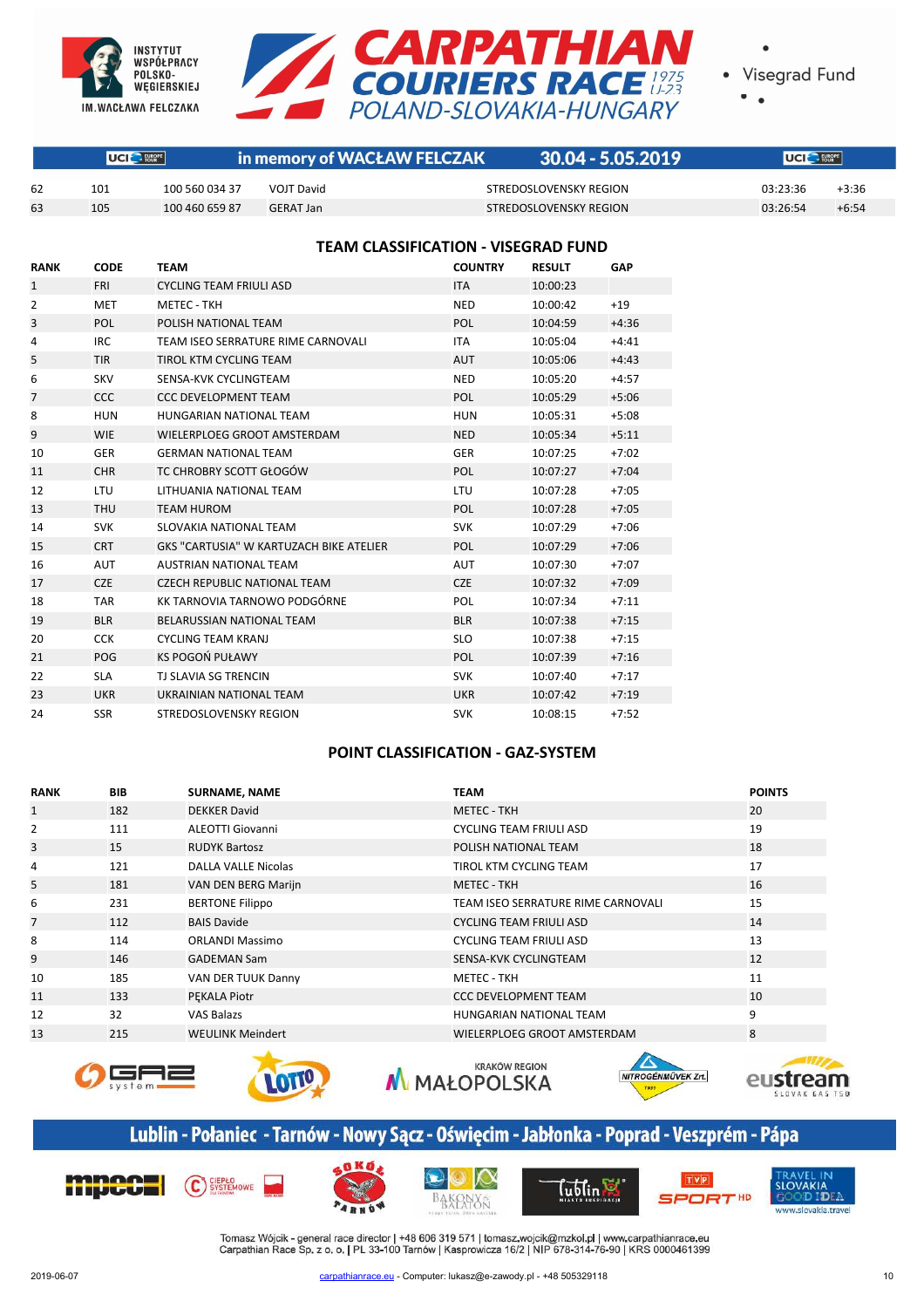



 $\bullet$ 

|    | UCI <sup>-</sup> FURCIPE | in memory of WACŁAW FELCZAK |                                | 30.04 - 5.05.2019 | UCI <sup>-</sup> FURGPE |
|----|--------------------------|-----------------------------|--------------------------------|-------------------|-------------------------|
| 14 | 131                      | ANIOŁKOWSKI Stanisław       | <b>CCC DEVELOPMENT TEAM</b>    |                   |                         |
| 15 | 12                       | <b>KRAWCZYK Szymon</b>      | POLISH NATIONAL TEAM           |                   | 6                       |
| 16 | 183                      | VAN DER HORST Dennis        | <b>METEC - TKH</b>             |                   |                         |
| 17 | 193                      | PRIMOZIC Jaka               | CYCLING TEAM KRANJ             |                   | 4                       |
| 18 | 222                      | <b>MURIAS Jakub</b>         | TC CHROBRY SCOTT GŁOGÓW        |                   |                         |
| 19 | 115                      | <b>VENCHIARUTTI Nicola</b>  | <b>CYCLING TEAM FRIULI ASD</b> |                   |                         |
| 20 | 135                      | WAWRZYNIAK Karol            | <b>CCC DEVELOPMENT TEAM</b>    |                   |                         |

## **MOUNTAIN CLASSIFICATION - MAŁOPOLSKA KRAKÓW REGION**

| <b>RANK</b> | <b>BIB</b> | <b>SURNAME, NAME</b> | TEAM                        | <b>POINTS</b> |
|-------------|------------|----------------------|-----------------------------|---------------|
|             | 34         | SZOELLOSI Ferenc     | HUNGARIAN NATIONAL TEAM     |               |
|             | 62         | BENZ-KUCH Max        | <b>GERMAN NATIONAL TEAM</b> |               |
|             | 93         | KANAKA Marian        | UKRAINIAN NATIONAL TEAM     |               |

# **SPRINT CLASSIFICATION - LOTTO**

| <b>RANK</b>    | <b>BIB</b> | <b>SURNAME, NAME</b>     | TEAM                         | <b>POINTS</b> |
|----------------|------------|--------------------------|------------------------------|---------------|
| $\mathbf{1}$   | 181        | VAN DEN BERG Marijn      | <b>METEC - TKH</b>           | 5             |
| $\overline{2}$ | 182        | <b>DEKKER David</b>      | METEC - TKH                  |               |
| 3              | 34         | <b>SZOELLOSI Ferenc</b>  | HUNGARIAN NATIONAL TEAM      | 3             |
| 4              | 133        | PEKALA Piotr             | <b>CCC DEVELOPMENT TEAM</b>  |               |
| 5              | 11         | <b>MACIEJUK Filip</b>    | POLISH NATIONAL TEAM         |               |
| 6              | 15         | <b>RUDYK Bartosz</b>     | POLISH NATIONAL TEAM         |               |
| 7              | 41         | <b>MIKSANIK Vladimir</b> | CZECH REPUBLIC NATIONAL TEAM |               |
| 8              | 134        | <b>TRACZ Szymon</b>      | <b>CCC DEVELOPMENT TEAM</b>  |               |

# **CLASSIFICATION OF THE ADVANCING - EUSTREAM**

| <b>RANK</b>    | <b>BIB</b> | <b>SURNAME, NAME</b>    | <b>TEAM</b>                        | <b>POINTS</b> | <b>STAGE 0</b> | <b>AFTER STAGE 1</b> |
|----------------|------------|-------------------------|------------------------------------|---------------|----------------|----------------------|
| 1              | 133        | PEKALA Piotr            | <b>CCC DEVELOPMENT TEAM</b>        | 97            | 110            | 13                   |
| $\overline{2}$ | 114        | <b>ORLANDI Massimo</b>  | <b>CYCLING TEAM FRIULI ASD</b>     | 67            | 75             | 8                    |
| 3              | 215        | <b>WEULINK Meindert</b> | WIELERPLOEG GROOT AMSTERDAM        | 53            | 64             | 11                   |
| 4              | 185        | VAN DER TUUK Danny      | METEC - TKH                        | 39            | 49             | 10                   |
| 5              | 34         | <b>SZOELLOSI Ferenc</b> | HUNGARIAN NATIONAL TEAM            | 27            | 45             | 18                   |
| 6              | 112        | <b>BAIS Davide</b>      | <b>CYCLING TEAM FRIULI ASD</b>     | 26            | 33             | $\overline{7}$       |
| $\overline{7}$ | 15         | <b>RUDYK Bartosz</b>    | POLISH NATIONAL TEAM               | 16            | 20             | 4                    |
| 8              | 205        | <b>BZDAK Cezary</b>     | TEAM HUROM                         | 11            | 114            | 103                  |
| 9              | 243        | PROĆ Bartlomiej         | KS POGOŃ PUŁAWY                    | 11            | 115            | 104                  |
| 10             | 193        | PRIMOZIC Jaka           | <b>CYCLING TEAM KRANJ</b>          | 11            | 116            | 105                  |
| 11             | 111        | <b>ALEOTTI Giovanni</b> | <b>CYCLING TEAM FRIULI ASD</b>     | 10            | 13             | 3                    |
| 12             | 31         | <b>DINA Daniel</b>      | HUNGARIAN NATIONAL TEAM            | 10            | 118            | 108                  |
| 13             | 231        | <b>BERTONE Filippo</b>  | TEAM ISEO SERRATURE RIME CARNOVALI | 9             | 15             | 6                    |
| 14             | 84         | <b>HARBACH Artsiom</b>  | BELARUSSIAN NATIONAL TEAM          | 9             | 111            | 102                  |
| 15             | 182        | <b>DEKKER David</b>     | <b>METEC - TKH</b>                 | 8             | 9              | $\mathbf{1}$         |
|                |            |                         |                                    |               |                |                      |











# Lublin - Połaniec - Tarnów - Nowy Sącz - Oświęcim - Jabłonka - Poprad - Veszprém - Pápa











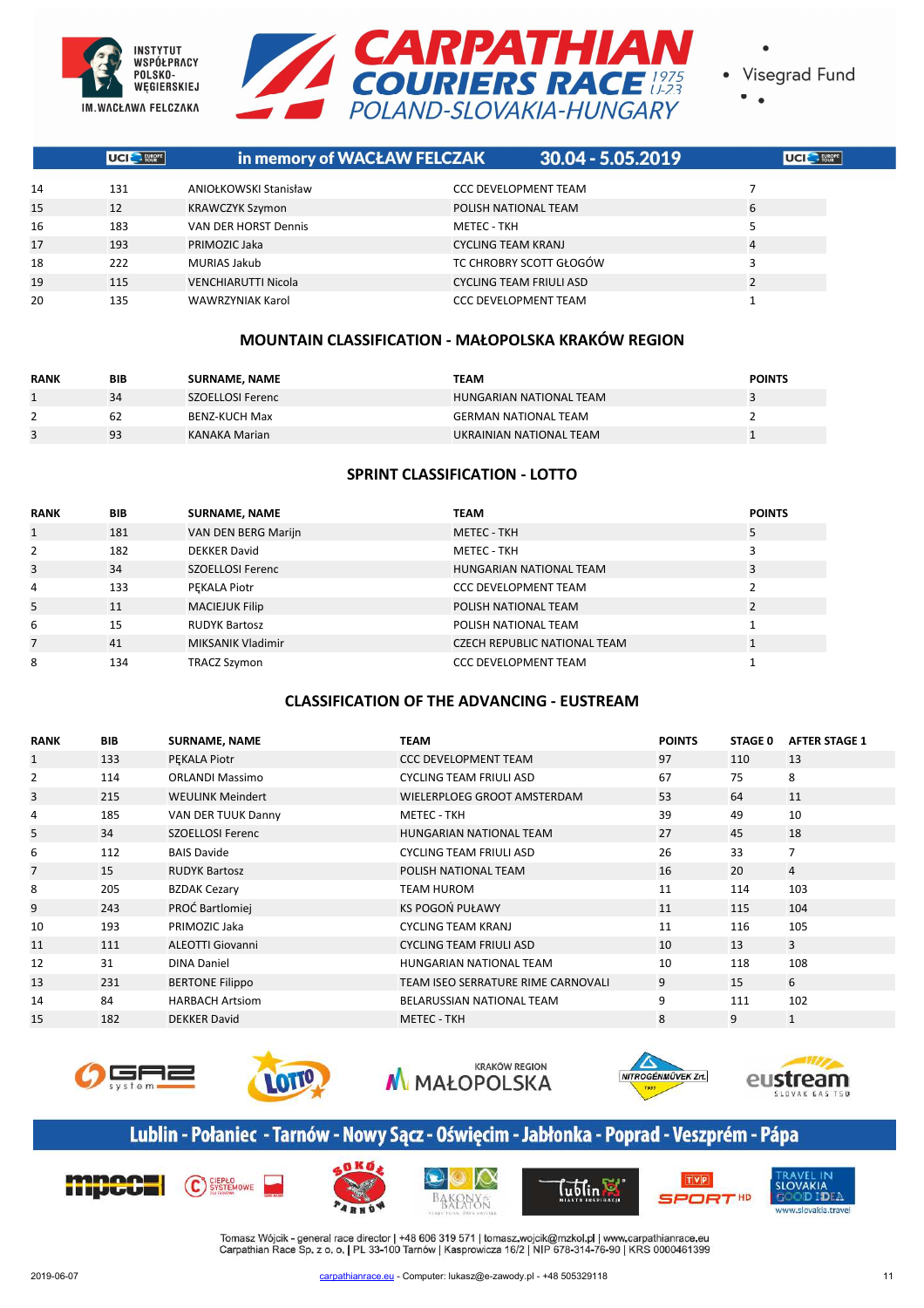



 $\bullet$ 

|    | UCI <sup>O</sup> FURPE | in memory of WACŁAW FELCZAK | 30.04 - 5.05.2019                              |                |     | UCI <sup>O</sup> FURPE |
|----|------------------------|-----------------------------|------------------------------------------------|----------------|-----|------------------------|
| 16 | 11                     | <b>MACIEJUK Filip</b>       | POLISH NATIONAL TEAM                           | 6              | 23  | 17                     |
| 17 | 171                    | <b>KOSTAŃSKI Mateusz</b>    | KK TARNOVIA TARNOWO PODGÓRNE                   | 5              | 100 | 95                     |
| 18 | 21                     | <b>SZABO Miklos</b>         | <b>SLOVAKIA NATIONAL TEAM</b>                  | 5              | 101 | 96                     |
| 19 | 103                    | <b>COMA Richard</b>         | <b>STREDOSLOVENSKY REGION</b>                  | 5              | 102 | 97                     |
| 20 | 62                     | <b>BENZ-KUCH Max</b>        | <b>GERMAN NATIONAL TEAM</b>                    | 5              | 103 | 98                     |
| 21 | 245                    | KWIATKOWSKI Maciej          | <b>KS POGOŃ PUŁAWY</b>                         | 5              | 104 | 99                     |
| 22 | 92                     | POKOIOVYI Nazar             | UKRAINIAN NATIONAL TEAM                        | 5              | 105 | 100                    |
| 23 | 152                    | <b>KRUKOWSKI Jan</b>        | GKS "CARTUSIA" W KARTUZACH BIKE ATELIER        | 5              | 106 | 101                    |
| 24 | 102                    | <b>HLOZA Michal</b>         | STREDOSLOVENSKY REGION                         | 4              | 90  | 86                     |
| 25 | 113                    | <b>AMADIO Emanuele</b>      | <b>CYCLING TEAM FRIULI ASD</b>                 | $\overline{4}$ | 91  | 87                     |
| 26 | 81                     | <b>VOLKAU Ilya</b>          | <b>BELARUSSIAN NATIONAL TEAM</b>               | 4              | 92  | 88                     |
| 27 | 192                    | LAKOTA Luka                 | <b>CYCLING TEAM KRANJ</b>                      | $\overline{4}$ | 93  | 89                     |
| 28 | 94                     | <b>KANAKA Oleh</b>          | UKRAINIAN NATIONAL TEAM                        | 4              | 94  | 90                     |
| 29 | 44                     | <b>KASPAR Jan</b>           | <b>CZECH REPUBLIC NATIONAL TEAM</b>            | $\overline{4}$ | 95  | 91                     |
| 30 | 5                      | <b>KMIELIAUSKAS Rokas</b>   | LITHUANIA NATIONAL TEAM                        | 4              | 96  | 92                     |
| 31 | 163                    | <b>GAVENDA Martin</b>       | TJ SLAVIA SG TRENCIN                           | $\overline{4}$ | 97  | 93                     |
| 32 | 95                     | <b>TSARENKO Kyrylo</b>      | UKRAINIAN NATIONAL TEAM                        | $\overline{4}$ | 98  | 94                     |
| 33 | 181                    | VAN DEN BERG Marijn         | <b>METEC - TKH</b>                             | 3              | 5   | $\overline{2}$         |
| 34 | 125                    | EL GOUZI Omar               | TIROL KTM CYCLING TEAM                         | 3              | 78  | 75                     |
| 35 | 235                    | <b>ZANDOMENEGHI Simone</b>  | TEAM ISEO SERRATURE RIME CARNOVALI             | 3              | 79  | 76                     |
| 36 | 91                     | SHCHERBAN Vladyslav         | <b>UKRAINIAN NATIONAL TEAM</b>                 | 3              | 80  | 77                     |
| 37 | 212                    | <b>APPELMAN Stefan</b>      | WIELERPLOEG GROOT AMSTERDAM                    | 3              | 81  | 78                     |
| 38 | 42                     | <b>BARTA Tomas</b>          | CZECH REPUBLIC NATIONAL TEAM                   | 3              | 82  | 79                     |
| 39 | 83                     | <b>BELKO Dmitryi</b>        | BELARUSSIAN NATIONAL TEAM                      | 3              | 83  | 80                     |
| 40 | 45                     | PROCHAZKA Michal            | <b>CZECH REPUBLIC NATIONAL TEAM</b>            | 3              | 84  | 81                     |
| 41 | 65                     | <b>GEBAUER Oskar</b>        | <b>GERMAN NATIONAL TEAM</b>                    | 3              | 85  | 82                     |
| 42 | 153                    | <b>WENGLORZ Michał</b>      | <b>GKS "CARTUSIA" W KARTUZACH BIKE ATELIER</b> | 3              | 86  | 83                     |
| 43 | 55                     | <b>GRATZER Alexander</b>    | <b>AUSTRIAN NATIONAL TEAM</b>                  | 3              | 87  | 84                     |
| 44 | 162                    | <b>LISKA Daniel</b>         | TJ SLAVIA SG TRENCIN                           | 3              | 88  | 85                     |
| 45 | 164                    | <b>VRABEL Radovan</b>       | <b>TJ SLAVIA SG TRENCIN</b>                    | 3              | 117 | 114                    |
| 46 | 85                     | <b>EVMENENKO Evgeniy</b>    | <b>BELARUSSIAN NATIONAL TEAM</b>               | $\overline{2}$ | 109 | 107                    |
| 47 | 244                    | NIKIEL Aleksander           | <b>KS POGOŃ PUŁAWY</b>                         | $\mathbf{1}$   | 107 | 106                    |



# Lublin - Połaniec - Tarnów - Nowy Sącz - Oświęcim - Jabłonka - Poprad - Veszprém - Pápa

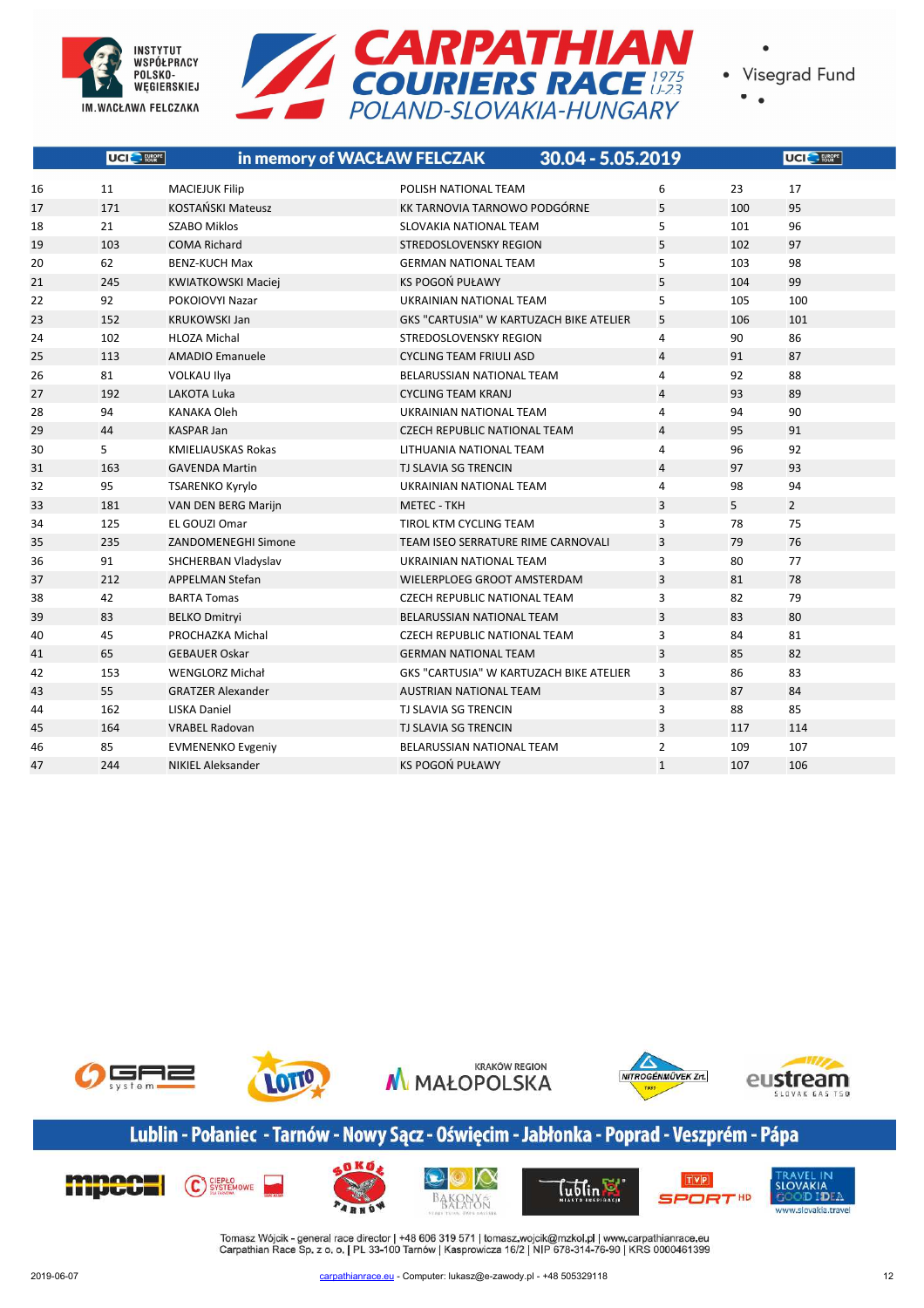



|                | UCI <sup>O</sup> - FURGPE | in memory of WACŁAW FELCZAK             |                                | 30.04 - 5.05.2019 | UCI <sup>O</sup> FURPE |
|----------------|---------------------------|-----------------------------------------|--------------------------------|-------------------|------------------------|
|                |                           |                                         | <b>ORDER OF TECHNICAL CARS</b> |                   |                        |
| <b>ORDER</b>   | <b>CODE</b>               | <b>TEAM</b>                             | <b>COUNTRY</b>                 |                   |                        |
| $\mathbf{1}$   | <b>MET</b>                | <b>METEC - TKH</b>                      | <b>NED</b>                     |                   |                        |
| 2              | FRI                       | <b>CYCLING TEAM FRIULI ASD</b>          | ITA                            |                   |                        |
| 3              | POL                       | POLISH NATIONAL TEAM                    | POL                            |                   |                        |
| 4              | TIR                       | TIROL KTM CYCLING TEAM                  | AUT                            |                   |                        |
| 5              | <b>IRC</b>                | TEAM ISEO SERRATURE RIME CARNOVALI      | <b>ITA</b>                     |                   |                        |
| 6              | <b>HUN</b>                | HUNGARIAN NATIONAL TEAM                 | <b>HUN</b>                     |                   |                        |
| $\overline{7}$ | <b>WIE</b>                | WIELERPLOEG GROOT AMSTERDAM             | <b>NED</b>                     |                   |                        |
| 8              | SKV                       | SENSA-KVK CYCLINGTEAM                   | <b>NED</b>                     |                   |                        |
| 9              | <b>CCC</b>                | <b>CCC DEVELOPMENT TEAM</b>             | POL                            |                   |                        |
| 10             | <b>CZE</b>                | <b>CZECH REPUBLIC NATIONAL TEAM</b>     | <b>CZE</b>                     |                   |                        |
| 11             | <b>CRT</b>                | GKS "CARTUSIA" W KARTUZACH BIKE ATELIER | POL                            |                   |                        |
| 12             | GER                       | <b>GERMAN NATIONAL TEAM</b>             | GER                            |                   |                        |
| 13             | <b>AUT</b>                | AUSTRIAN NATIONAL TEAM                  | <b>AUT</b>                     |                   |                        |
| 14             | <b>SVK</b>                | SLOVAKIA NATIONAL TEAM                  | <b>SVK</b>                     |                   |                        |
| 15             | <b>CHR</b>                | TC CHROBRY SCOTT GŁOGÓW                 | POL                            |                   |                        |
| 16             | LTU                       | LITHUANIA NATIONAL TEAM                 | <b>LTU</b>                     |                   |                        |
| 17             | <b>THU</b>                | <b>TEAM HUROM</b>                       | POL                            |                   |                        |
| 18             | <b>TAR</b>                | KK TARNOVIA TARNOWO PODGÓRNE            | POL                            |                   |                        |
| 19             | <b>BLR</b>                | BELARUSSIAN NATIONAL TEAM               | <b>BLR</b>                     |                   |                        |
| 20             | <b>CCK</b>                | <b>CYCLING TEAM KRANJ</b>               | <b>SLO</b>                     |                   |                        |
| 21             | <b>SLA</b>                | <b>TJ SLAVIA SG TRENCIN</b>             | <b>SVK</b>                     |                   |                        |
| 22             | POG                       | KS POGOŃ PUŁAWY                         | POL                            |                   |                        |
| 23             | <b>UKR</b>                | UKRAINIAN NATIONAL TEAM                 | <b>UKR</b>                     |                   |                        |
| 24             | <b>SSR</b>                | <b>STREDOSLOVENSKY REGION</b>           | <b>SVK</b>                     |                   |                        |

# **COMMISSAIRES PANEL COMMUNIQUE**

Riders

2 ADOMAITIS Rojus (100 108 067 90) - LITHUANIA NATIONAL TEAM 12 KRAWCZYK Szymon (100 108 070 93) - POLISH NATIONAL TEAM 85 EVMENENKO Evgeniy (100 159 793 18) - BELARUSSIAN NATIONAL TEAM 181 VAN DEN BERG Marijn (100 156 869 04) - METEC - TKH 182 DEKKER David (100 109 476 44) - METEC - TKH are penalised according to the art. 2.12.007.8.2.1 (urinating in public) – 50 CHF and -10 points in UCI rankings each

Riders

133 PĘKALA Piotr (100 150 646 86) - CCC DEVELOPMENT TEAM 146 GADEMAN Sam (100 231 601 46) - SENSA-KVK CYCLINGTEAM are penalised according to the art. 2.12.007.4.10.4 (feeding in last 20 km) – 50 CHF and 20 seconds in general classification each

Team Manager of

CCC DEVELOPMENT TEAM - BROŻYNA Tomasz (100 010 969 89) SENSA-KVK CYCLINGTEAM - VAANHOLD Han (100 233 811 25) are penalised according to the art. 2.12.007.4.10.4 (feeding in last 20 km) – 150 CHF each











# Lublin - Połaniec - Tarnów - Nowy Sącz - Oświęcim - Jabłonka - Poprad - Veszprém - Pápa

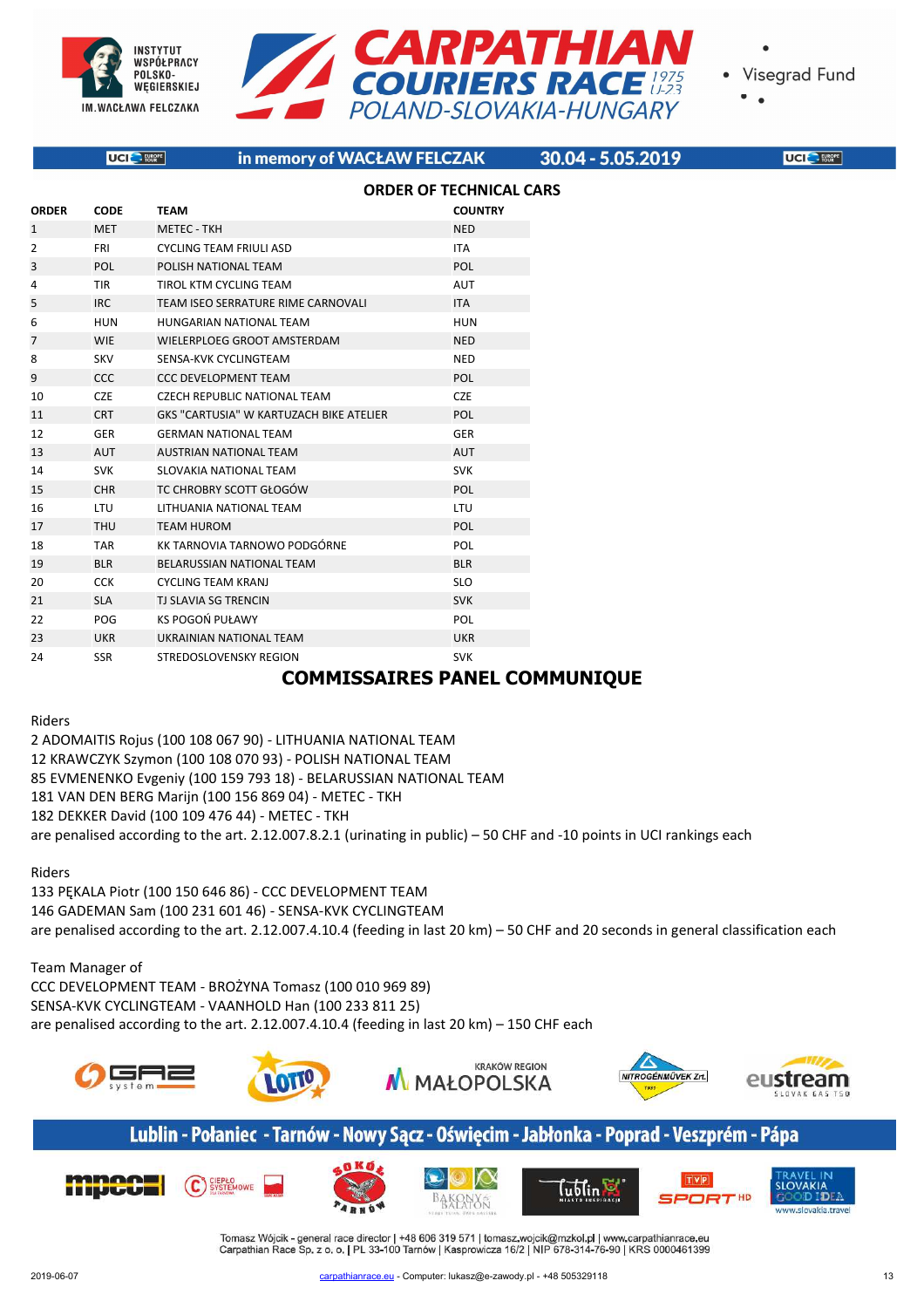

**UCI** BERRE

in memory of WACŁAW FELCZAK 30.04 - 5.05.2019 UCI<sup>C</sup> FUSER<sup></sup>

Visegrad Fund

**IN MEMORY OF WACŁAW FELCZAK**

# **JERSEY HOLDERS AFTER STAGE 1**

## **INDIVIDUAL GENERAL CLASSIFICATION - white**

#### **POINT CLASSIFICATION - orange**



**MOUNTAIN CLASSIFICATION - green**



#### **SPRINT CLASSIFICATION - yellow**

# **Fireway** LOTIO



# Lublin - Połaniec - Tarnów - Nowy Sącz - Oświęcim - Jabłonka - Poprad - Veszprém - Pápa



Tomasz Wójcik - general race director | +48 606 319 571 | tomasz wojcik@mzkol.pl | www.carpathianrace.eu<br>Carpathian Race Sp. z o. o. | PL 33-100 Tarnów | Kasprowicza 16/2 | NIP 678-314-76-90 | KRS 0000461399

# **LOTTO**

**Van Den Berg Marijn (181) METEC - TKH**

**GAZ-SYSTEM**

**Dekker David (182) METEC - TKH**

**Dekker David (182) METEC - TKH** Jersey wearer: **Aleotti Giovanni (111) CYCLING TEAM FRIULI ASD**

# **MAŁOPOLSKA KRAKÓW REGION**

**Szoellosi Ferenc (34) HUNGARIAN NATIONAL TEAM**

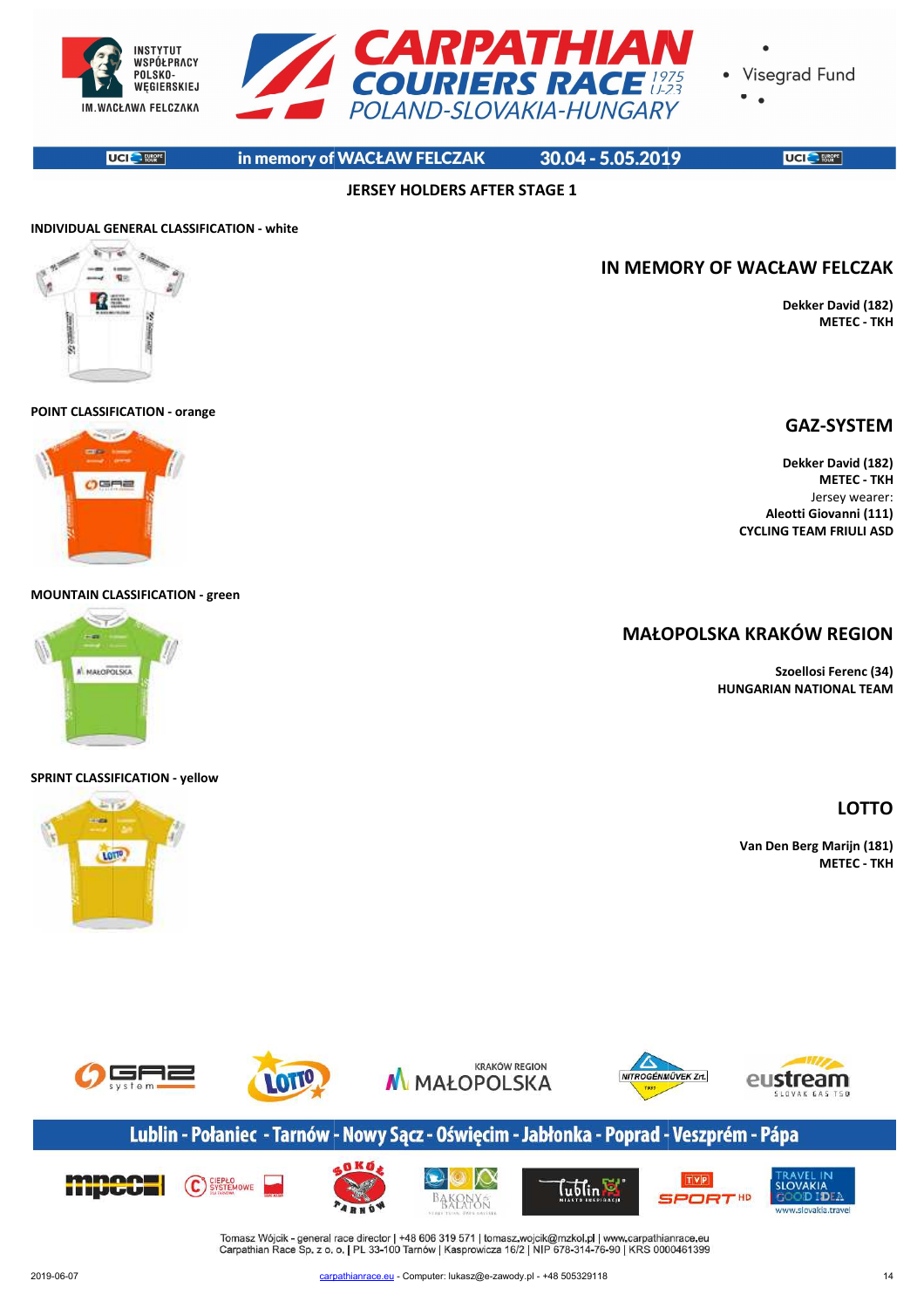

in memory of WACŁAW FELCZAK

30.04 - 5.05.2019

UCI<sup>C</sup> FUSER<sup></sup>

# **CLASSIFICATION OF COMPETITORS U-21 - blue NITROGÉNMŰVEK**

**UCI** BERRE



**Van Den Berg Marijn (181) METEC - TKH** Jersey wearer: **VAS Balazs (32) HUNGARIAN NATIONAL TEAM**

#### **CLASSIFICATION OF THE ADVANCING - gray**



**EUSTREAM**

**Pękala Piotr (133) CCC DEVELOPMENT TEAM**



# Lublin - Połaniec - Tarnów - Nowy Sącz - Oświęcim - Jabłonka - Poprad - Veszprém - Pápa